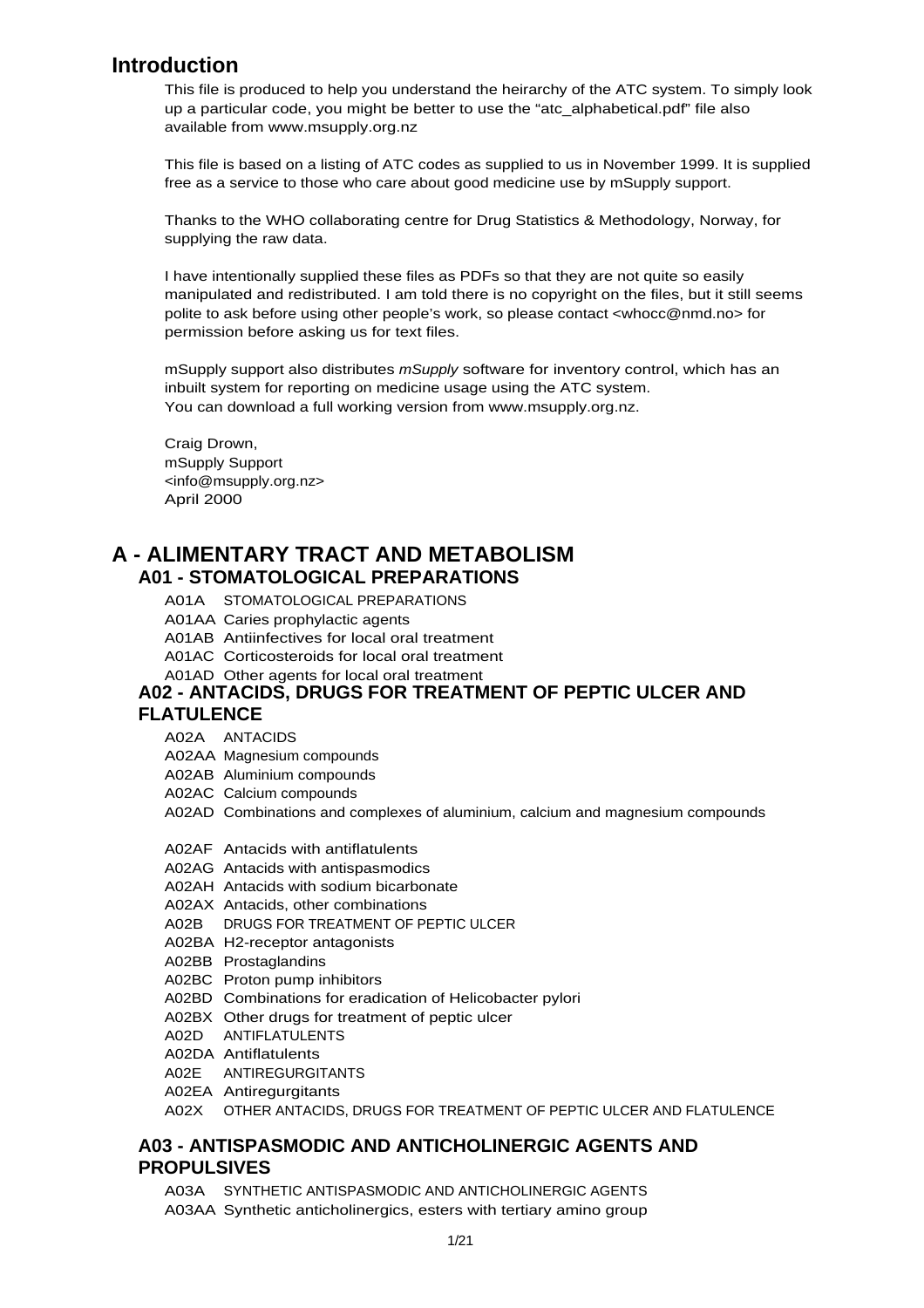A03AB Synthetic anticholinergics, quaternary ammonium compounds

A03AB16 (2-benzhydryloxyethyl)diethyl-methylammonium iodide 0.3

g O

- A03AC Synthetic antispasmodics, amides with tertiary amines
- A03AD Papaverine and derivatives
- A03AX Other synthetic anticholinergic agents
- A03B BELLADONNA AND DERIVATIVES, PLAIN
- A03BA Belladonna alkaloids, tertiary amines
- A03BB Belladonna alkaloids semisynthetic, quaternary ammonium compounds
- A03C ANTISPASMODICS IN COMBINATION WITH PSYCHOLEPTICS
- A03CA Synthetic anticholinergic agents in combination with psycholeptics
- A03CC Other antispasmodics in combination with psycholeptics
- A03D ANTISPASMODICS IN COMBINATION WITH ANALGESICS
- A03DA Synthetic anticholinergic agents in combination with analgesics
- A03DB Belladonna and derivatives in combination with analgesics
- A03DC Other antispasmodics in combination with analgesics
- A03E ANTISPASMODICS AND ANTICHOLINERGICS IN COMBINATION WITH OTHER DRUGS
- A03EA Antispasmodics, psycholeptics and analgesics in combination
- A03ED Antispasmodics in combination with other drugs
- A03F PROPULSIVES
- A03FA Propulsives

## **A04 - ANTIEMETICS AND ANTINAUSEANTS**

- A04A ANTIEMETICS AND ANTINAUSEANTS
- A04AA Serotonin (5HT3) antagonists
- A04AD Other antiemetics

### **A05 - BILE AND LIVER THERAPY**

- A05A BILE THERAPY
- A05AA Bile acid preparations
- A05AB Preparations for biliary tract therapy
- A05AX Other drugs for bile therapy
- A05B LIVER THERAPY, LIPOTROPICS
- A05BA Liver therapy
- A05C DRUGS FOR BILE THERAPY AND LIPOTROPICS IN COMBINATION

### **A06 - LAXATIVES**

- A06A LAXATIVES
- A06AA Softeners, emollients
- A06AB Contact laxatives
- A06AC Bulk producers
- A06AD Osmotically acting laxatives
- A06AG Enemas
- A06AX Other laxatives

#### **A07 - ANTIDIARRHEALS, INTESTINAL ANTIINFLAMMATORY/ANTIINFECTIVE AGENTS**

- A07A INTESTINAL ANTIINFECTIVES
- A07AA Antibiotics
- A07AB Sulfonamides
- A07AC Imidazole derivatives
- A07AX Other intestinal antiinfectives
- A07B INTESTINAL ADSORBENTS
- A07BA Charcoal preparations
- A07BB Bismuth preparations
- A07BC Other intestinal adsorbents
- A07C ELECTROLYTES WITH CARBOHYDRATES
- A07CA Oral rehydration salt formulations
- A07D ANTIPROPULSIVES
- A07DA Antipropulsives
- A07E INTESTINAL ANTIINFLAMMATORY AGENTS
- A07EA Corticosteroids for local use
- A07EB Antiallergic agents, excl.corticosteroids
- A07EC Aminosalicylic acid and similar agents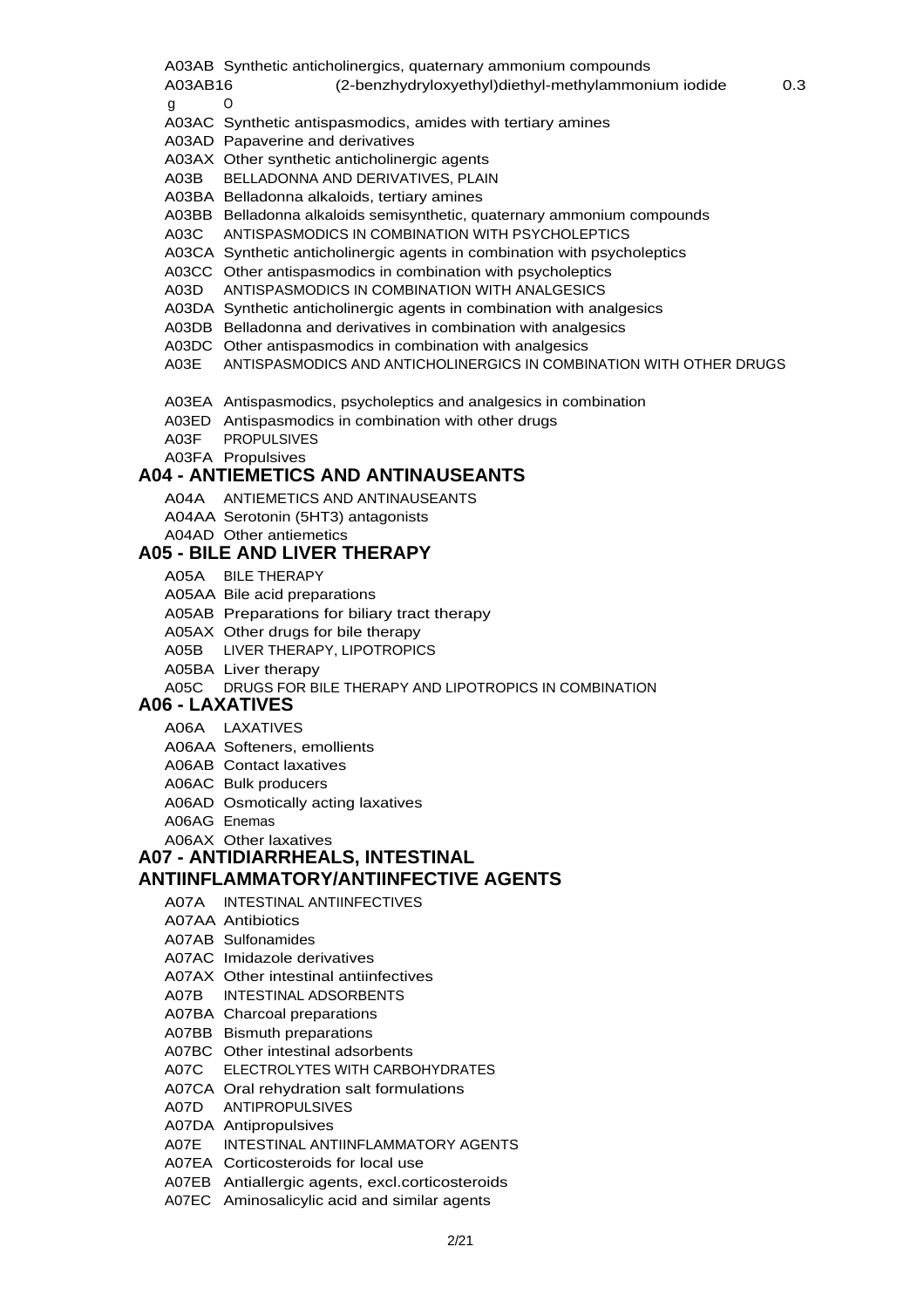- A07F ANTIDIARRHEAL MICROORGANISMS
- A07FA Antidiarrheal microorganisms
- A07X OTHER ANTIDIARRHEALS
- A07XA Other antidiarrheals

### **A08 - ANTIOBESITY PREPARATIONS, EXCL. DIET PRODUCTS**

- A08A ANTIOBESITY PREPARATIONS, EXCL. DIET PRODUCTS
- A08AA Centrally acting antiobesity products
- A08AB Peripherally acting antiobesity products

### **A09 - DIGESTIVES, INCL. ENZYMES**

- A09A DIGESTIVES, INCL. ENZYMES
- A09AA Enzyme preparations
- A09AB Acid preparations
- A09AC Enzyme and acid preparations, combinations

### **A10 - DRUGS USED IN DIABETES**

- A10A INSULINS AND ANALOGUES
- A10AB Insulins and analogues, fast-acting
- A10AC Insulins and analogues, intermediate-acting
- A10AD Insulins and analogues, intermediate-acting combined with fast-acting
- A10AE Insulins and analogues, long-acting
- A10B ORAL BLOOD GLUCOSE LOWERING DRUGS
- A10BA Biguanides
- A10BB Sulfonamides, urea derivatives
- A10BC Sulfonamides (heterocyclic)
- A10BD Biguanides and sulfonamides in combination
- A10BF Alpha glucosidase inhibitors
- A10BG Thiazolidinediones
- A10BX Other oral blood glucose lowering drugs
- A10X OTHER DRUGS USED IN DIABETES
- A10XA Aldose reductase inhibitors

### **A11 - VITAMINS**

- A11A MULTIVITAMINS, COMBINATIONS Standard dose: 1 tablet or
- 30 ml mixt.
- A11AA Multivitamins with minerals
- A11AB Multivitamins, other combinations
- A11B MULTIVITAMINS, PLAIN
- A11BA Multivitamins, plain Standard dose: 1 tablet or 30 ml mixt.
- A11C VITAMIN A AND D, INCL. COMBINATIONS OF THE TWO
- A11CA Vitamin A, plain
- A11CB Vitamin A and D in combination
- A11CC Vitamin D and analogues
- A11D VITAMIN B1, PLAIN AND IN COMBINATION WITH VITAMIN B6 AND B12
- A11DA Vitamin B1, plain
- A11DB Vitamin B1 in comb. with vitamin B6 and/or vitamin B12
- A11E VITAMIN B-COMPLEX, INCL. COMBINATIONS
- A11EA Vitamin B-complex, plain
- A11EB Vitamin B-complex with vitamin C
- A11EC Vitamin B-complex with minerals
- A11ED Vitamin B-complex with anabolic steroids
- A11EX Vitamin B-complex, other combinations
- A11G ASCORBIC ACID (VIT C), INCL. COMBINATIONS
- A11GA Ascorbic acid (vit C), plain
- A11GB Ascorbic acid (vit C), combinations
- A11H OTHER PLAIN VITAMIN PREPARATIONS
- A11HA Other plain vitamin preparations
- A11J OTHER VITAMIN PRODUCTS, COMBINATIONS
- A11JA Combinations of vitamins
- A11JB Vitamins with minerals
- A11JC Vitamins, other combinations

### **A12 - MINERAL SUPPLEMENTS**

A12A CALCIUM

- 
-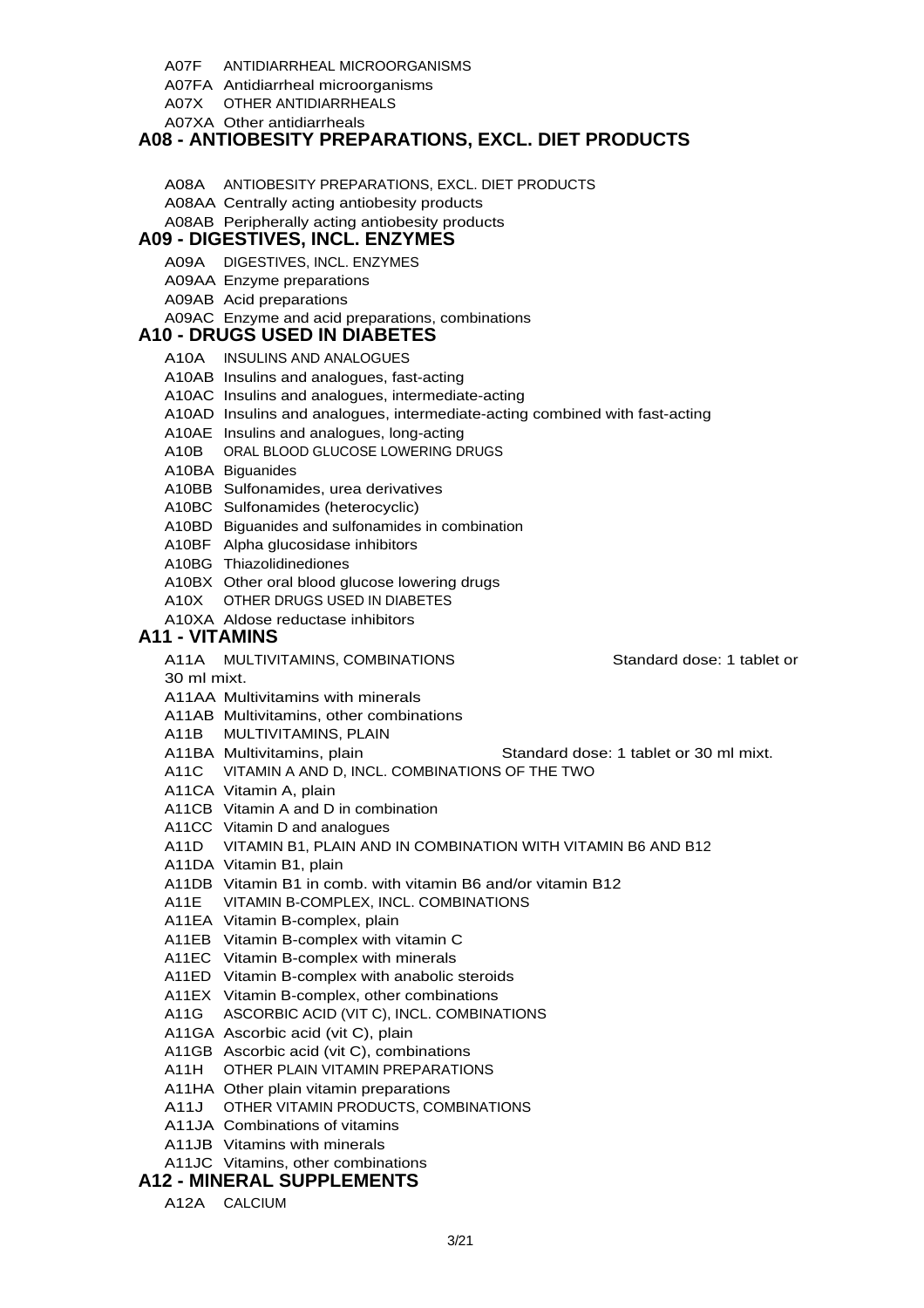- A12AA Calcium
- A12AX Calcium, combinations with other drugs
- A12B POTASSIUM
- A12BA Potassium
- A12C OTHER MINERAL SUPPLEMENTS
- A12CA Sodium
- A12CB Zinc
- A12CC Magnesium
- A12CD Fluoride
- A12CE Selenium
- A12CX Other mineral products

### **A13 - TONICS**

A13A TONICS

## **A14 - ANABOLIC AGENTS FOR SYSTEMIC USE**

- A14A ANABOLIC STEROIDS
- A14AA Androstan derivatives
- A14AB Estren derivatives
- A14B OTHER ANABOLIC AGENTS
- **A15 APPETITE STIMULANTS**

### **A16 - OTHER ALIMENTARY TRACT AND METABOLISM PRODUCTS**

- A16A OTHER ALIMENTARY TRACT AND METABOLISM PRODUCTS
- A16AA Amino acids and derivatives
- A16AB Enzymes

A16AX Various alimentary tract and metabolism products

## **B - BLOOD AND BLOOD FORMING ORGANS**

## **B01 - ANTITHROMBOTIC AGENTS**

- B01A ANTITHROMBOTIC AGENTS
- B01AA Vitamin K antagonists
- B01AB Heparin group
- B01AC Platelet aggregation inhibitors excl. heparin
- B01AD Enzymes
- B01AX Other antithrombotic agents

### **B02 - ANTIHEMORRHAGICS**

- B02A ANTIFIBRINOLYTICS
- B02AA Amino acids
- B02AB Proteinase inhibitors
- B02B VITAMIN K AND OTHER HEMOSTATICS
- B02BA Vitamin K
- B02BB Fibrinogen
- B02BC Local hemostatics
- B02BD Blood coagulation factors

## B02BX Other systemic hemostatics

### **B03 - ANTIANEMIC PREPARATIONS**

- B03A IRON PREPARATIONS
- B03AA Iron bivalent, oral preparations
- B03AB Iron trivalent, oral preparations
- B03AC Iron trivalent, parenteral preparations
- B03AD Iron in combination with folic acid
- B03AE Iron in other combinations
- B03B VITAMIN B12 AND FOLIC ACID
- B03BA Vitamin B12 (cyanocobalamin and derivatives)
- B03BB Folic acid and derivatives
- B03X OTHER ANTIANEMIC PREPARATIONS
- B03XA Other antianemic preparations

## **B05 - BLOOD SUBSTITUTES AND PERFUSION SOLUTIONS**

- B05A BLOOD AND RELATED PRODUCTS
- B05AA Blood substitutes and plasma protein fractions
- B05B I.V. SOLUTIONS
- B05BA Solutions for parenteral nutrition
- B05BB Solutions affecting the electrolyte balance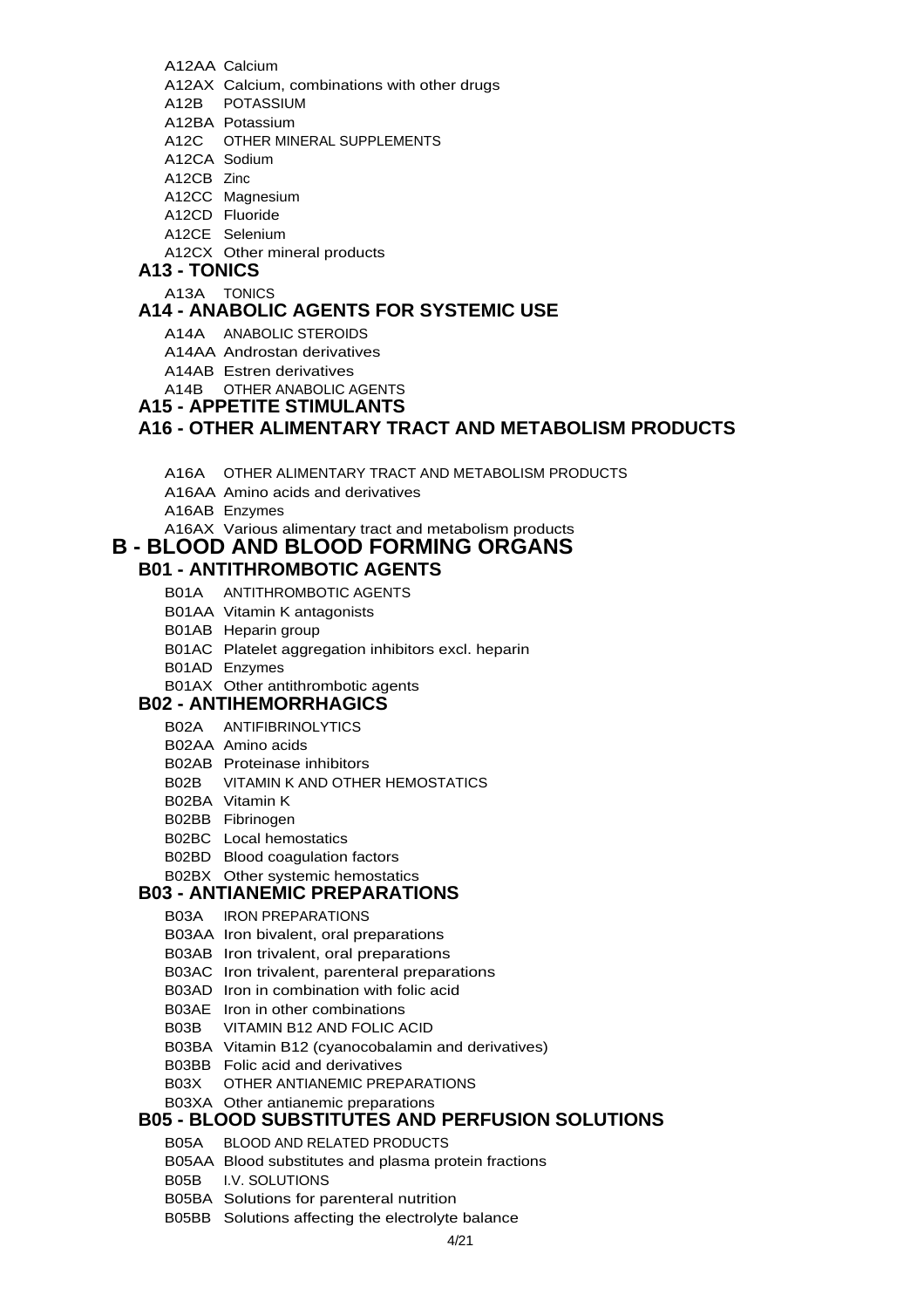B05BC Solutions producing osmotic diuresis

- B05C IRRIGATING SOLUTIONS
- B05CA Antiinfectives
- B05CB Salt solutions
- B05CX Other irrigating solutions
- B05D PERITONEAL DIALYTICS
- B05DA Isotonic solutions
- B05DB Hypertonic solutions
- B05X I.V. SOLUTION ADDITIVES
- B05XA Electrolyte solutions
- B05XB Amino acids
- B05XC Vitamins
- B05XX Other i.v. solution additives
- B05Z HEMODIALYTICS AND HEMOFILTRATES
- B05ZA Hemodialytics, concentrates
- B05ZB Hemofiltrates

### **B06 - OTHER HEMATOLOGICAL AGENTS**

- B06A OTHER HEMATOLOGICAL AGENTS
- B06AA Enzymes
- B06AB Other hem products

## **C - CARDIOVASCULAR SYSTEM**

### **C01 - CARDIAC THERAPY**

- C01A CARDIAC GLYCOSIDES
- C01AA Digitalis glycosides
- C01AB Scilla glycosides
- C01AC Strophantus glycosides
- C01AX Other cardiac glycosides
- C01B ANTIARRHYTHMICS, CLASS I AND III
- C01BA Antiarrhythmics, class IA
- C01BB Antiarrhythmics, class IB
- C01BC Antiarrhythmics, class IC
- C01BD Antiarrhythmics, class III
- C01BG Other class I antiarrhythmics
- C01C CARDIAC STIMULANTS EXCL. CARDIAC GLYCOSIDES
- C01CA Adrenergic and dopaminergic agents
- C01CE Phosphodiesterase inhibitors
- C01CX Other cardiac stimulants
- C01D VASODILATORS USED IN CARDIAC DISEASES
- C01DA Organic nitrates
- C01DB Quinolone vasodilators
- C01DX Other vasodilators used in cardiac diseases
- C01E OTHER CARDIAC PREPARATIONS
- C01EA Prostaglandins
- C01EB Other cardiac preparations
- C01EX Other cardiac combination products

### **C02 - ANTIHYPERTENSIVES**

- C02A ANTIADRENERGIC AGENTS, CENTRALLY ACTING
- C02AA Rauwolfia alkaloids
- C02AB Methyldopa
- C02AC Imidazoline receptor agonists
- C02B ANTIADRENERGIC AGENTS, GANGLION-BLOCKING
- C02BA Sulfonium derivatives
- C02BB Secondary and tertiary amines
- C02BC Bisquaternary ammonium compounds
- C02C ANTIADRENERGIC AGENTS, PERIPHERALLY ACTING
- C02CA Alpha-adrenoreceptor antagonists
- C02CC Guanidine derivatives
- C02D ARTERIOLAR SMOOTH MUSCLE, AGENTS ACTING ON
- C02DA Thiazide derivatives
- C02DB Hydrazinophthalazine derivatives
- C02DC Pyrimidine derivatives
- C02DD Nitroferricyanide derivatives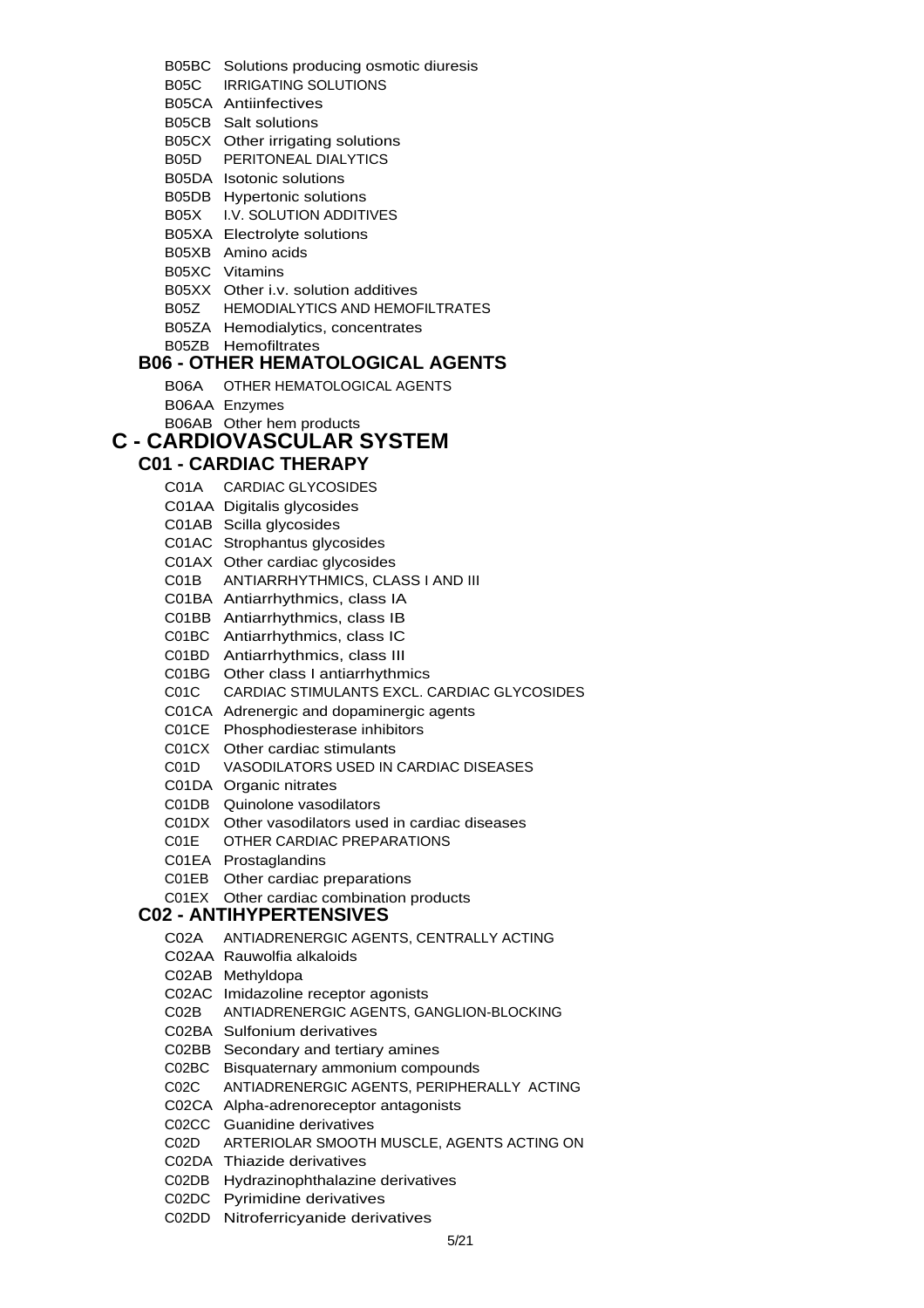- C02DG Guanidine derivatives
- C02K OTHER ANTIHYPERTENSIVES
- C02KA Alkaloids, excl. rauwolfia
- C02KB Tyrosine hydroxylase inhibitors
- C02KC MAO inhibitors
- C02KD Serotonin antagonists
- C02L ANTIHYPERTENSIVES AND DIURETICS IN COMBINATION
- C02LA Rauwolfia alkaloids and diuretics in combination
- C02LB Methyldopa and diuretics in combination
- C02LC Imidazoline receptor agonists in combination with diuretics
- C02LE Alpha-adrenoreceptor antagonists and diuretics
- C02LF Guanidine derivatives and diuretics
- C02LG Hydrazinophthalazine derivatives and diuretics
- C02LK Alkaloids, excl. rauwolfia, in combination with diuretics
- C02LL MAO inhibitors and diuretics
- C02LN Serotonin antagonists and diuretics
- C02LX Other antihypertensives and diuretics
- C02N COMBINATIONS OF ANTIHYPERTENSIVES IN ATC-GR. C02

#### **C03 - DIURETICS**

- C03A LOW-CEILING DIURETICS, THIAZIDES
- C03AA Thiazides, plain
- C03AB Thiazides and potassium in combination
- C03AH Thiazides, combinations with psycholeptics and/or analgesics
- C03AX Thiazides, combinations with other drugs
- C03B LOW-CEILING DIURETICS, EXCL. THIAZIDES
- C03BA Sulfonamides, plain
- C03BB Sulfonamides and potassium in combination
- C03BC Mercurial diuretics
- C03BD Xanthine derivatives
- C03BK Sulfonamides, combinations with other drugs
- C03BX Other low-ceiling diuretics
- C03C HIGH-CEILING DIURETICS
- C03CA Sulfonamides, plain
- C03CB Sulfonamides and potassium in combination
- C03CC Aryloxyacetic acid derivatives
- C03CD Pyrazolone derivatives
- C03CX Other high-ceiling diuretics
- C03D POTASSIUM-SPARING AGENTS
- C03DA Aldosterone antagonists
- C03DB Other potassium-sparing agents
- C03E AGENTS IN COMBINATION
- C03E DIURETICS AND POTASSIUM-SPARING
- C03EA Low-ceiling diuretics and potassium-sparing agents
- C03EB High-ceiling diuretics and potassium-sparing agents

### **C04 - PERIPHERAL VASODILATORS**

- C04A PERIPHERAL VASODILATORS
- C04AA 2-amino-1-phenylethanol derivatives
- C04AB Imidazoline derivatives
- C04AC Nicotinic acid and derivatives
- C04AD Purine derivatives
- C04AE Ergot alkaloids
- C04AF Enzymes
- C04AX Other peripheral vasodilators

#### **C05 - VASOPROTECTIVES**

- C05A ANTIHEMORRHOIDALS FOR TOPICAL USE
- C05AA Products containing corticosteroids
- C05AB Products containing antibiotics
- C05AD Products containing local anesthetics
- C05AX Other antihemorrhoidals for topical use
- C05B ANTIVARICOSE THERAPY
- C05BA Heparins or heparinoids for topical use
- C05BB Sclerosing agents for local injection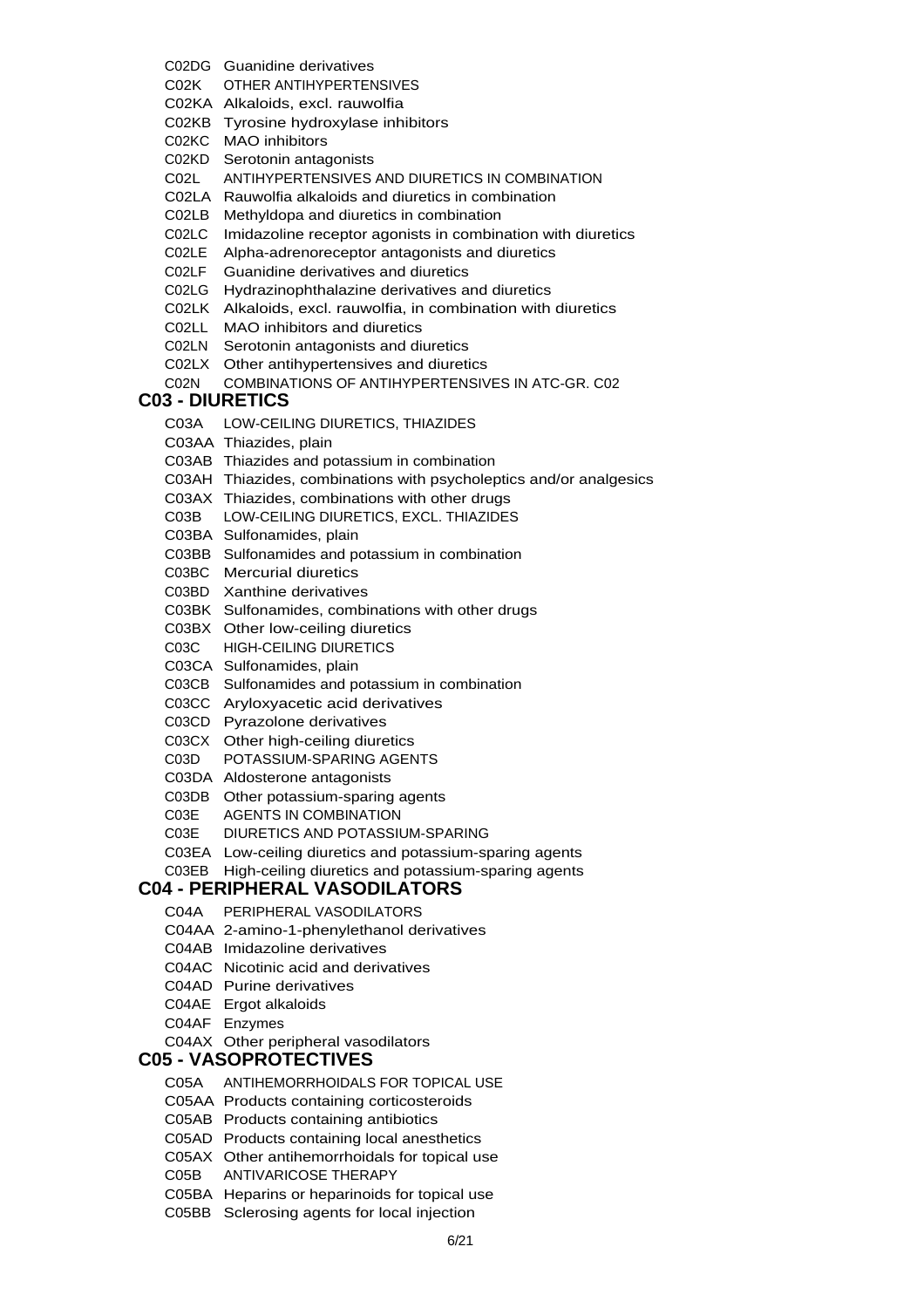#### 7/21

## **D - DERMATOLOGICALS**

- C10AX Other cholesterol and triglyceride reducers
- 
- C10AD Nicotinic acid and derivatives
- 
- 

C05BX Other sclerosing agents

**C07 - BETA BLOCKING AGENTS** C07A BETA BLOCKING AGENTS

C05CA Bioflavonoids

C05C CAPILLARY STABILIZING AGENTS

C05CX Other capillary stabilizing agents

C07AA Beta blocking agents, non-selective C07AB Beta blocking agents, selective C07AG Alpha and beta blocking agents

C07B BETA BLOCKING AGENTS AND THIAZIDES

C07BA Beta blocking agents, non-selective, and thiazides C07BB Beta blocking agents, selective, and thiazides C07BG Alpha and beta blocking agents and thiazides C07C BETA BLOCKING AGENTS AND OTHER DIURETICS

C07E BETA BLOCKING AGENTS AND VASODILATORS

C08E NON-SELECTIVE CALCIUM CHANNEL BLOCKERS

C08EX Other non-selective calcium channel blockers C08G CALCIUM CHANNEL BLOCKERS AND DIURETICS

C08GA Calcium channel blockers and diuretics

**C08 - CALCIUM CHANNEL BLOCKERS**

C08CA Dihydropyridine derivatives

C08DA Phenylalkylamine derivatives C08DB Benzothiazepine derivatives

C08EA Phenylalkylamine derivatives

C09A ACE INHIBITORS, PLAIN C09AA ACE inhibitors, plain

C09B ACE INHIBITORS, COMBINATIONS C09BA ACE inhibitors and diuretics

C07EA Beta blocking agents, non-selective, and vasodilators C07EB Beta blocking agents, selective, and vasodilators

C07F BETA BLOCKING AGENTS AND OTHER ANTIHYPERTENSIVES C07FA Beta blocking agents, non-selective, and other antihypertensives C07FB Beta blocking agents, selective, and other antihypertensives

C08C SELECTIVE CALCIUM CHANNEL BLOCKERS WITH MAINLY VASCULAR EFFECTS

C08CX Other selective calcium channel blockers with mainly vascular effects C08D SELECTIVE CALCIUM CHANNEL BLOCKERS WITH DIRECT CARDIAC EFFECTS

**C09 - AGENTS ACTING ON THE RENIN-ANGIOTENSIN SYSTEM**

C09X OTHER AGENTS ACTING ON THE RENIN-ANGIOTENSIN SYSTEM

C07CA Beta blocking agents, non-selective and other diuretics C07CB Beta blocking agents, selective, and other diuretics C07CG Alpha and beta blocking agents and other diuretics

C07D BETA BLOCKING AGENTS, THIAZIDES AND OTHER DIURETICS C07DA Beta blocking agents, non-selective, thiazides and other diuretics C07DB Beta blocking agents, selective, thiazides and other diuretics

C10AC Bile acid sequestrants

C09X A Renin-inhibitors

- 
- C10AB Fibrates
- 
- C10AA HMG CoA reductase inhibitors
- 

C10A CHOLESTEROL AND TRIGLYCERIDE REDUCERS

C09BB ACE inhibitors and calcium channel blockers C09C ANGIOTENSIN II ANTAGONISTS, PLAIN C09CA Angiotensin II antagonists, plain

C09D ANGIOTENSIN II ANTAGONISTS, COMBINATIONS

## **C10 - SERUM LIPID REDUCING AGENTS**

- 
- 
- 

C09DA Angiotensin II antagonists and diuretics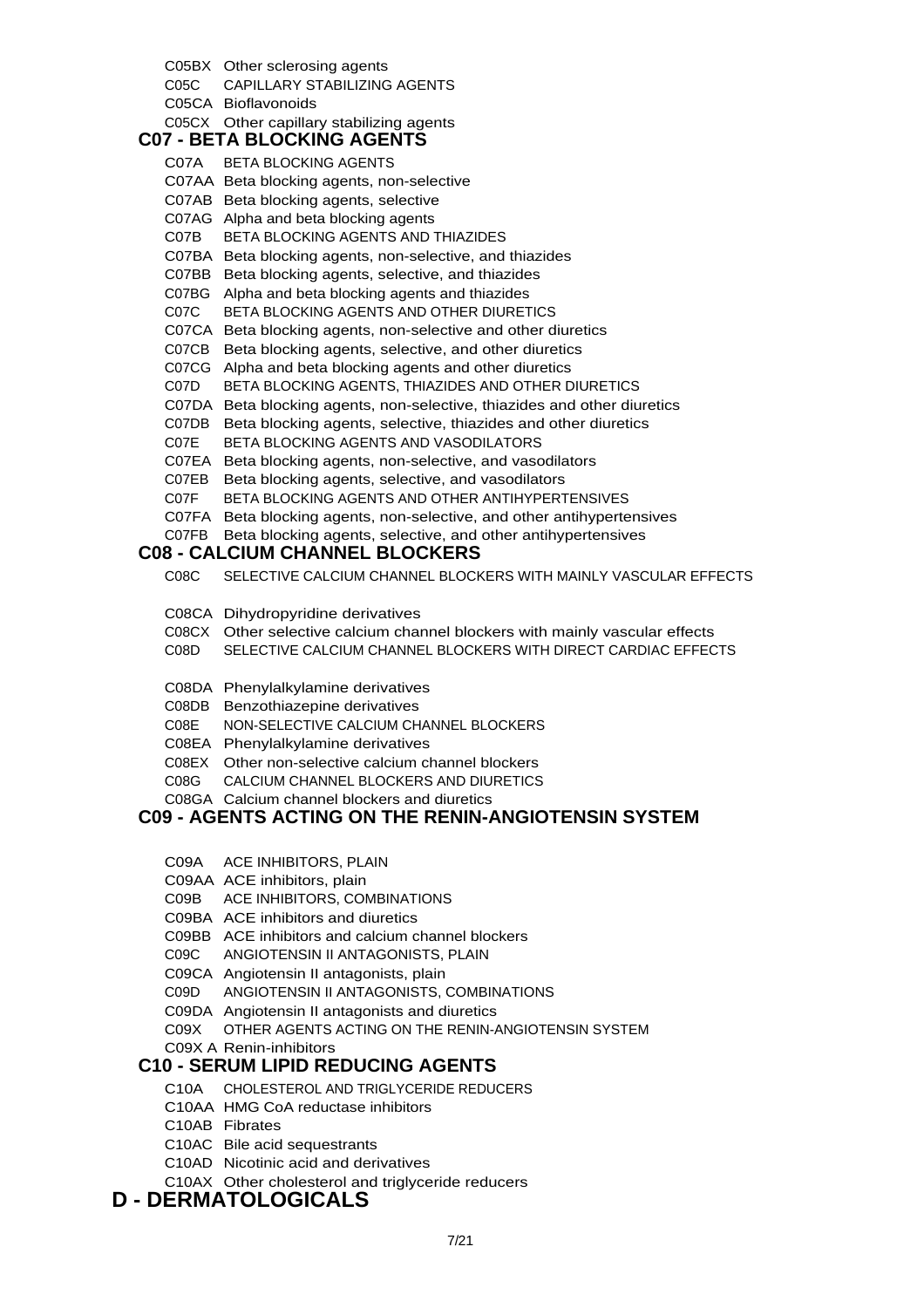### **D01 - ANTIFUNGALS FOR DERMATOLOGICAL USE**

- D01A ANTIFUNGALS FOR TOPICAL USE
- D01AA Antibiotics
- D01AC Imidazole derivatives
- D01AE Other antifungals for topical use
- D01B ANTIFUNGALS FOR SYSTEMIC USE
- D01BA Antifungals for systemic use

## **D02 - EMOLLIENTS AND PROTECTIVES**

- D02A EMOLLIENTS AND PROTECTIVES
- D02AA Silicone products
- D02AB Zinc products
- D02AC Soft paraffin and fat products
- D02AD Liquid plasters
- D02AE Carbamide products
- D02AF Salicylic acid preparations
- D02AX Other emollients and protectives
- D02B PROTECTIVES AGAINST UV-RADIATION
- D02BA Protectives against UV-radiation for topical use
- D02BB Protectives against UV-radiation for systemic use

### **D03 - PREPARATIONS FOR TREATMENT OF WOUNDS AND ULCERS**

- D03A CICATRIZANTS
- D03AA Cod-liver oil ointments
- D03AX Other cicatrizants
- D03B ENZYMES
- D03BA Proteolytic enzymes

## **D04 - ANTIPRURITICS, INCL. ANTIHISTAMINES, ANESTHETICS, ETC.**

- D04A ANTIPRURITICS, INCL. ANTIHISTAMINES, ANESTHETICS, ETC.
- D04AA Antihistamines for topical use
- D04AB Anesthetics for topical use
- D04AX Other antipruritics

#### **D05 - ANTIPSORIATICS**

- D05A ANTIPSORIATICS FOR TOPICAL USE
- D05AA Tars
- D05AC Antracen derivatives
- D05AD Psoralens for topical use
- D05AX Other antipsoriatics for topical use
- D05B ANTIPSORIATICS FOR SYSTEMIC USE
- D05BA Psoralens for systemic use
- D05BB Retinoids for treatment of psoriasis
- D05BX Other antipsoriatics for systemic use

# **D06 - ANTIBIOTICS AND CHEMOTHERAPEUTICS FOR DERMATOLOGICAL**

### **USE**

- D06A ANTIBIOTICS FOR TOPICAL USE
- D06AA Tetracycline and derivatives
- D06AX Other antibiotics for topical use
- D06B CHEMOTHERAPEUTICS FOR TOPICAL USE
- D06BA Sulfonamides
- D06BB Antivirals
- 
- D06BX Other chemotherapeutics
- D06C ANTIBIOTICS AND CHEMOTHERAPEUTICS, COMBINATIONS

### **D07 - CORTICOSTEROIDS, DERMATOLOGICAL PREPARATIONS**

- D07A CORTICOSTEROIDS, PLAIN
- D07AA Corticosteroids, weak (group I)
- D07AB Corticosteroids, moderately potent (group II)
- D07AC Corticosteroids, potent (group III)
- D07AD Corticosteroids, very potent (group IV)
- D07B CORTICOSTEROIDS, COMBINATIONS WITH ANTISEPTICS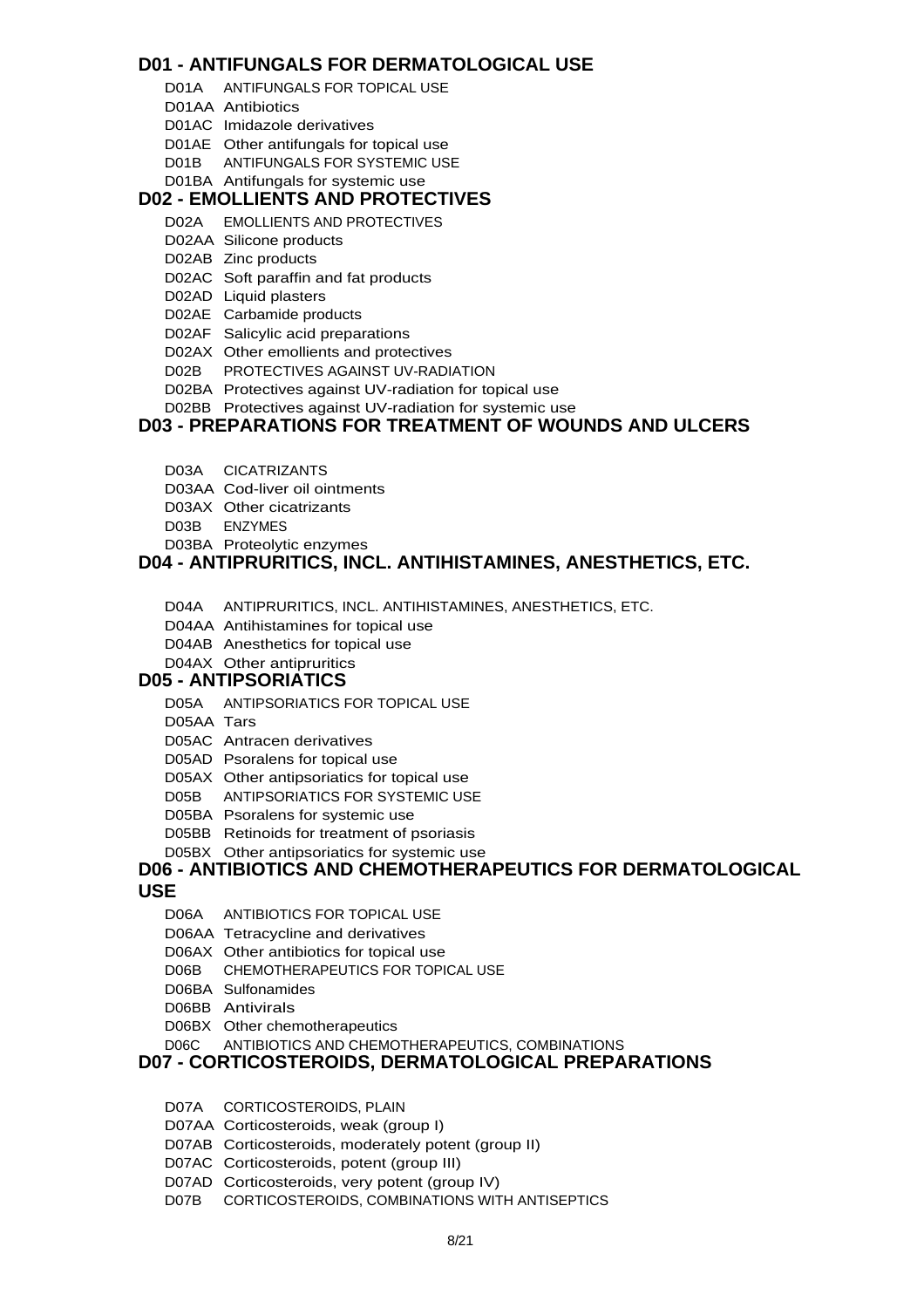- D07BA Corticosteroids, weak, combinations with antiseptics
- D07BB Corticosteroids, moderately potent, combinations with antiseptics
- D07BC Corticosteroids, potent, combinations with antiseptics
- D07BD Corticosteroids, very potent, combinations with antiseptics
- D07C CORTICOSTEROIDS, COMBINATIONS WITH ANTIBIOTICS
- D07CA Corticosteroids, weak, combinations with antibiotics
- D07CB Corticosteroids, moderately potent, combinations with antibiotics
- D07CC Corticosteroids, potent, combinations with antibiotics
- D07CD Corticosteroids, very potent, combinations with antibiotics
- D07X CORTICOSTEROIDS, OTHER COMBINATIONS
- D07XA Corticosteroids, weak, other combinations
- D07XB Corticosteroids, moderately potent, other combinations
- D07XC Corticosteroids, potent, other combinations

#### D07XD Corticosteroids, very potent, other combinations

#### **D08 - ANTISEPTICS AND DISINFECTANTS**

- D08A ANTISEPTICS AND DISINFECTANTS
- D08AA Acridine derivatives
- D08AB Aluminium agents
- D08AC Biguanides and amidines
- D08AD Boric acid products
- D08AE Phenol and derivatives
- D08AF Nitrofuran derivatives
- D08AG Iodine products
- D08AH Quinoline derivatives
- D08AJ Quaternary ammonium compounds
- D08AK Mercurial products
- D08AL Silver compounds
- D08AX Other antiseptics and disinfectants

#### **D09 - MEDICATED DRESSINGS**

- D09A MEDICATED DRESSINGS
- D09AA Ointment dressings with antiinfectives
- D09AB Zinc bandages
- D09AX Soft paraffin dressings

## **D10 - ANTI-ACNE PREPARATIONS**

- D10A ANTI-ACNE PREPARATIONS FOR TOPICAL USE
- D10AA Corticosteroids, combinations for treatment of acne
- D10AB Preparations containing sulfur
- D10AD Retinoids for topical use in acne
- D10AE Peroxides
- D10AF Antiinfectives for treatment of acne
- D10AX Other anti-acne preparations for topical use
- D10B ANTI-ACNE PREPARATIONS FOR SYSTEMIC USE
- D10BA Retinoids for treatment of acne

#### D10BX Other anti-acne preparations for systemic use **D11 - OTHER DERMATOLOGICAL PREPARATIONS**

- D11A OTHER DERMATOLOGICAL PREPARATIONS
- D11AA Antihidrotics
- D11AC Medicated shampoos
- D11AE Androgens for topical use
- D11AF Wart and anti-corn preparations
- D11AX Other dermatologicals

#### **G - GENITO URINARY SYSTEM AND SEX HORMONES G01 - GYNECOLOGICAL ANTIINFECTIVES AND ANTISEPTICS**

G01A ANTIINFECTIVES AND ANTISEPTICS, EXCL. COMB. WITH CORTICOSTEROIDS

- G01AA Antibiotics
- G01AB Arsenic compounds
- G01AC Quinoline derivatives
- G01AD Organic acids
- G01AE Sulfonamides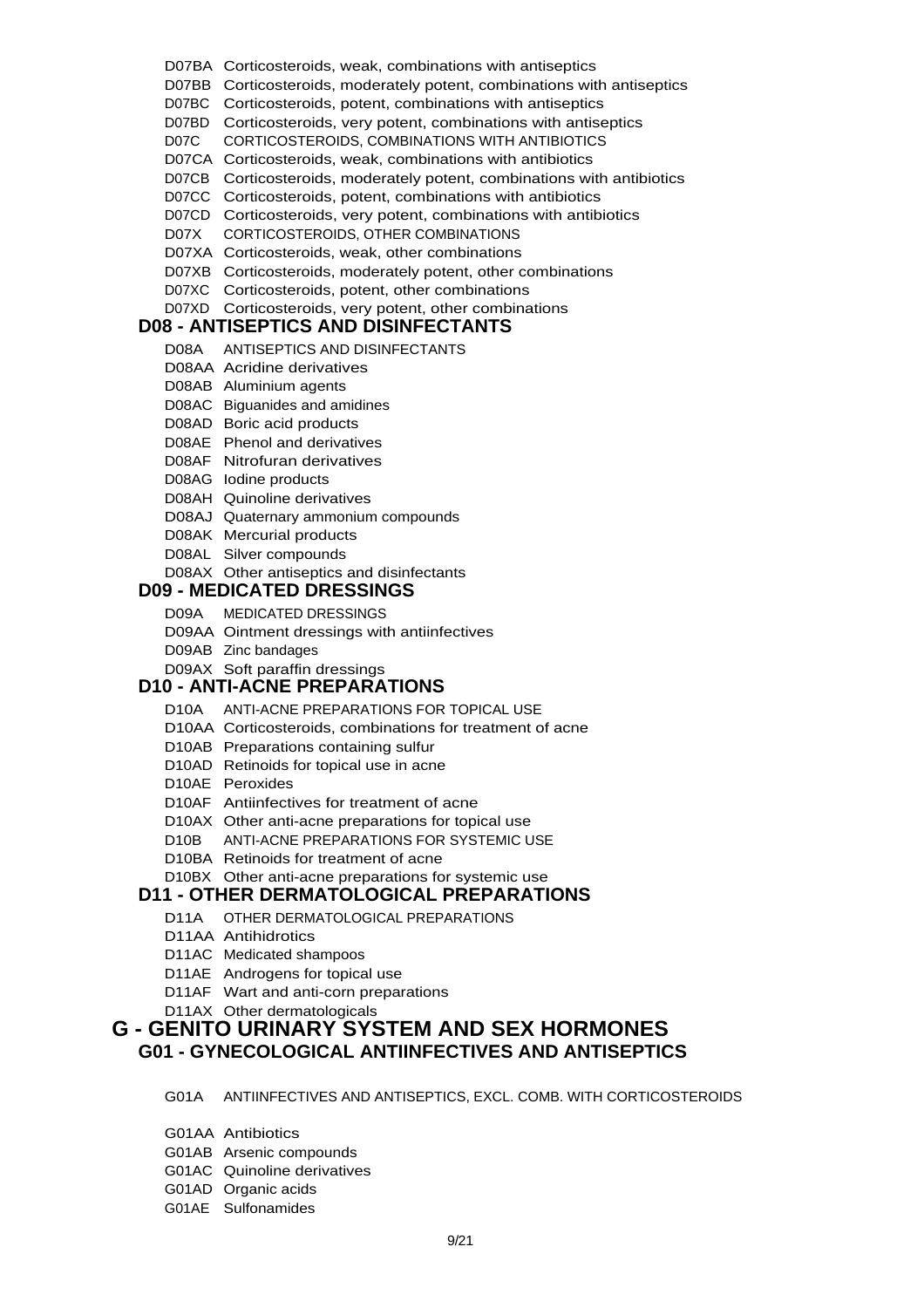- G01AF Imidazole derivatives
- G01AG Triazole derivatives
- G01AX Other antiinfectives and antiseptics
- G01B ANTIINFECTIVES/ANTISEPTICS IN COMBINATION WITH CORTICOSTEROIDS
- G01BA Antibiotics and corticosteroids
- G01BC Quinoline derivatives and corticosteroids
- G01BD Antiseptics and corticosteroids
- G01BE Sulfonamides and corticosteroids
- G01BF Imidazole derivatives and corticosteroids

### **G02 - OTHER GYNECOLOGICALS**

- G02A OXYTOCICS
- G02AB Ergot alkaloids
- G02AC Ergot alkaloids and oxytocin incl. derivatives, in combination
- G02AD Prostaglandins
- G02AX Other oxytocics
- G02B CONTRACEPTIVES FOR TOPICAL USE
- G02BA Intrauterine contraceptives
- 
- G02BB Intravaginal contraceptives
- G02C OTHER GYNECOLOGICALS
- G02CA Sympathomimetics, labour repressants
- 
- 
- 
- 
- 
- 
- 
- 
- G02CB Prolactine inhibitors
- G02CC Antiinflammatory products for vaginal administration
- G02CX Other gynecologicals

## **G03 - SEX HORMONES AND MODULATORS OF THE GENITAL SYSTEM**

- 
- G03A HORMONAL CONTRACEPTIVES FOR SYSTEMIC USE
- G03AA Progestogens and estrogens, fixed combinations
- G03AB Progestogens and estrogens, sequential preparations

G03E ANDROGENS AND FEMALE SEX HORMONES IN COMBINATION

G03EK Androgens and female sex hormones in combination with other drugs

G03X OTHER SEX HORMONES AND MODULATORS OF THE GENITAL SYSTEM

10/21

G03EB Androgen, progestogen and estrogen in combination

G03F PROGESTOGENS AND ESTROGENS IN COMBINATION G03FA Progestogens and estrogens, fixed combinations G03FB Progestogens and estrogens, sequential preparations G03G GONADOTROPINS AND OTHER OVULATION STIMULANTS

- 
- G03AC Progestogens
- G03B ANDROGENS
- 
- G03BA 3-oxoandrosten (4) derivatives
- 
- 
- 
- 
- G03BB 5-androstanon (3) derivatives
- 
- G03C ESTROGENS
- G03CA Natural and semisynthetic estrogens, plain
- 
- 
- 
- 
- 
- 
- 
- 
- 

G03D PROGESTOGENS

G03GA Gonadotropins

G03H ANTIANDROGENS

G03XB Antiprogestogens **G04 - UROLOGICALS**

G04AA Methenamine preparations

G04AC Nitrofuran derivatives

- 
- 
- 
- 
- 
- G03CB Synthetic estrogens, plain

G03DA Pregnen (4) derivatives G03DB Pregnadien derivatives G03DC Estren derivatives

G03EA Androgens and estrogens

G03GB Ovulation stimulants, synthetic

G03HA Antiandrogens, plain preparations G03HB Antiandrogens and estrogens

G03XA Antigonadotropins and similar agents

G04AB Quinolone derivatives (excl. J01M)

G04A URINARY ANTISEPTICS AND ANTIINFECTIVES

G03CC Estrogens, combinations with other drugs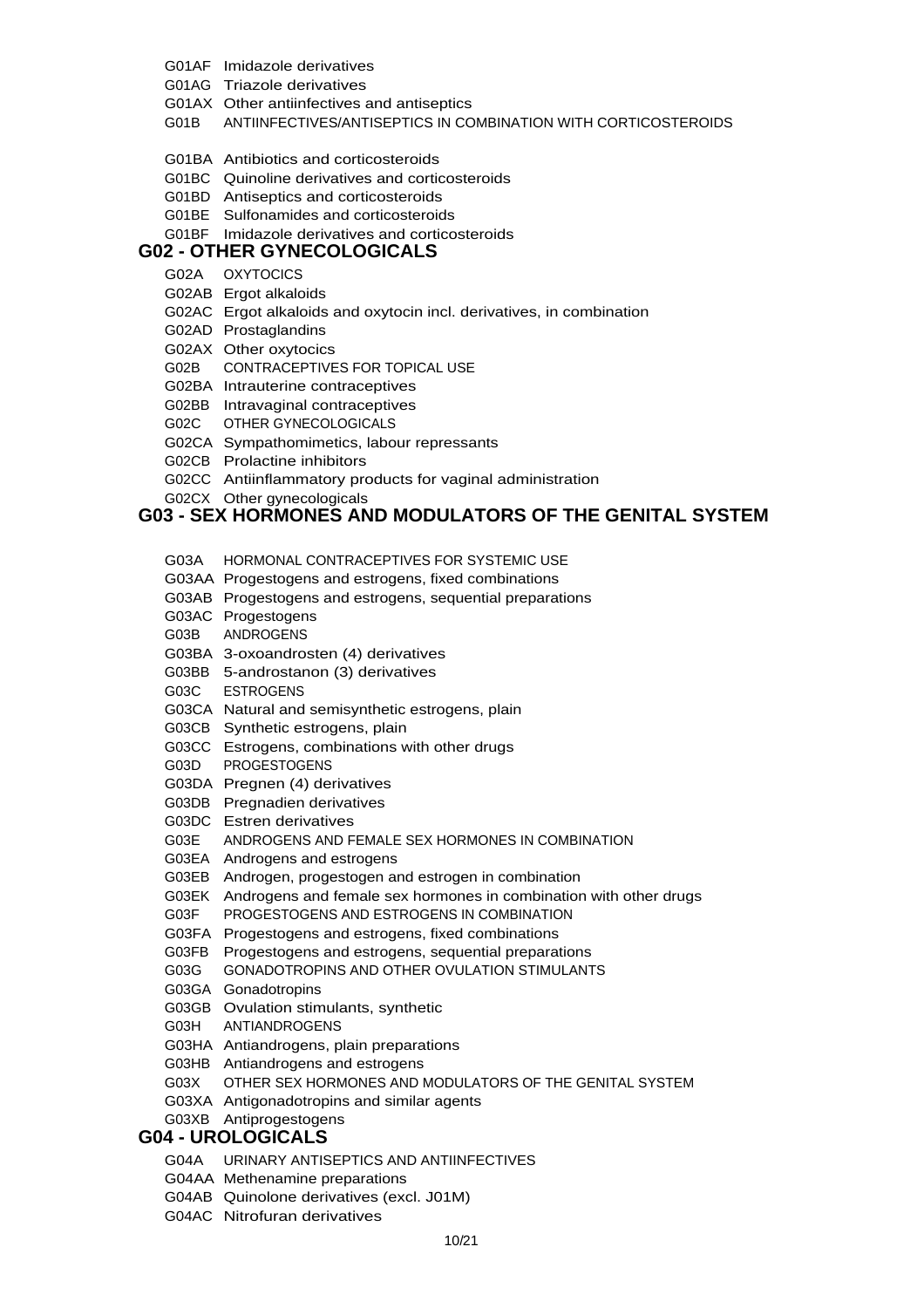- G04AD Salicylates
- G04AG Other urinary antiseptics and antiinfectives
- G04AH Sulfonamides in combination with other drugs
- G04AK Urinary antiseptics and antiinfectives, combinations excl. sulfonamides
- G04B OTHER UROLOGICALS, INCL. ANTISPASMODICS
- G04BA Acidifiers
- G04BC Urinary concrement solvents
- G04BD Urinary antispasmodics
- G04BE Drugs used in erectile dysfunction
- G04BX Other urologicals
- G04C DRUGS USED IN BENIGN PROSTATIC HYPERTROPHY
- G04CA Alpha-adrenoreceptor antagonists
- G04CB Testosterone-5-alpha reductase inhibitors
- G04CX Other drugs used in benign prostatic hypertrophy

### **H - SYSTEMIC HORMONAL PREPARATIONS, EXCL. SEX HORMONES**

## **H01 - PITUITARY, HYPOTHALAMIC HORMONES AND ANALOGUES**

- H01A ANTERIOR PITUITARY LOBE HORMONES AND ANALOGUES
- H01AA ACTH
- H01AB Thyrotropin
- H01AC Somatropin and analogues
- H01B POSTERIOR PITUITARY LOBE HORMONES
- H01BA Vasopressin and analogues
- H01BB Oxytocin and derivatives
- H01C HYPOTHALAMIC HORMONES
- H01CA Gonadotropin-releasing hormones
- H01CB Antigrowth hormone

## **H02 - CORTICOSTEROIDS FOR SYSTEMIC USE**

- H02A CORTICOSTEROIDS FOR SYSTEMIC USE, PLAIN
- H02AA Mineralocorticoids
- H02AB Glucocorticoids
- H02B CORTICOSTEROIDS FOR SYSTEMIC USE, COMBINATIONS
- H02BX Corticosteroids for systemic use, combinations
- H02C ANTIADRENAL PREPARATIONS

## H02CA Anticorticosteroids

## **H03 - THYROID THERAPY**

- H03A THYROID PREPARATIONS
- H03AA Thyroid hormones
- H03B ANTITHYROID PREPARATIONS
- H03BA Thiouracils
- H03BB Sulfur-containing imidazole derivatives
- H03BC Perchlorates
- H03BX Other antithyroid preparations
- H03C IODINE THERAPY
- H03CA lodine therapy 0.33 g O,P

## **H04 - PANCREATIC HORMONES**

- 
- H04A GLYCOGENOLYTIC HORMONES H04AA Glycogenolytic hormones

## **H05 - CALCIUM HOMEOSTASIS**

- H05A PARATHYROID HORMONES
	- H05AA Parathyroid hormones
	-
	- H05B ANTI-PARATHYROID HORMONES
- H05BA Calcitonin preparations **J - GENERAL ANTIINFECTIVES FOR SYSTEMIC USE**

## **J01 - ANTIBACTERIALS FOR SYSTEMIC USE**

- J01A TETRACYCLINES
- J01AA Tetracyclines
- J01B AMPHENICOLS
- J01BA Amphenicols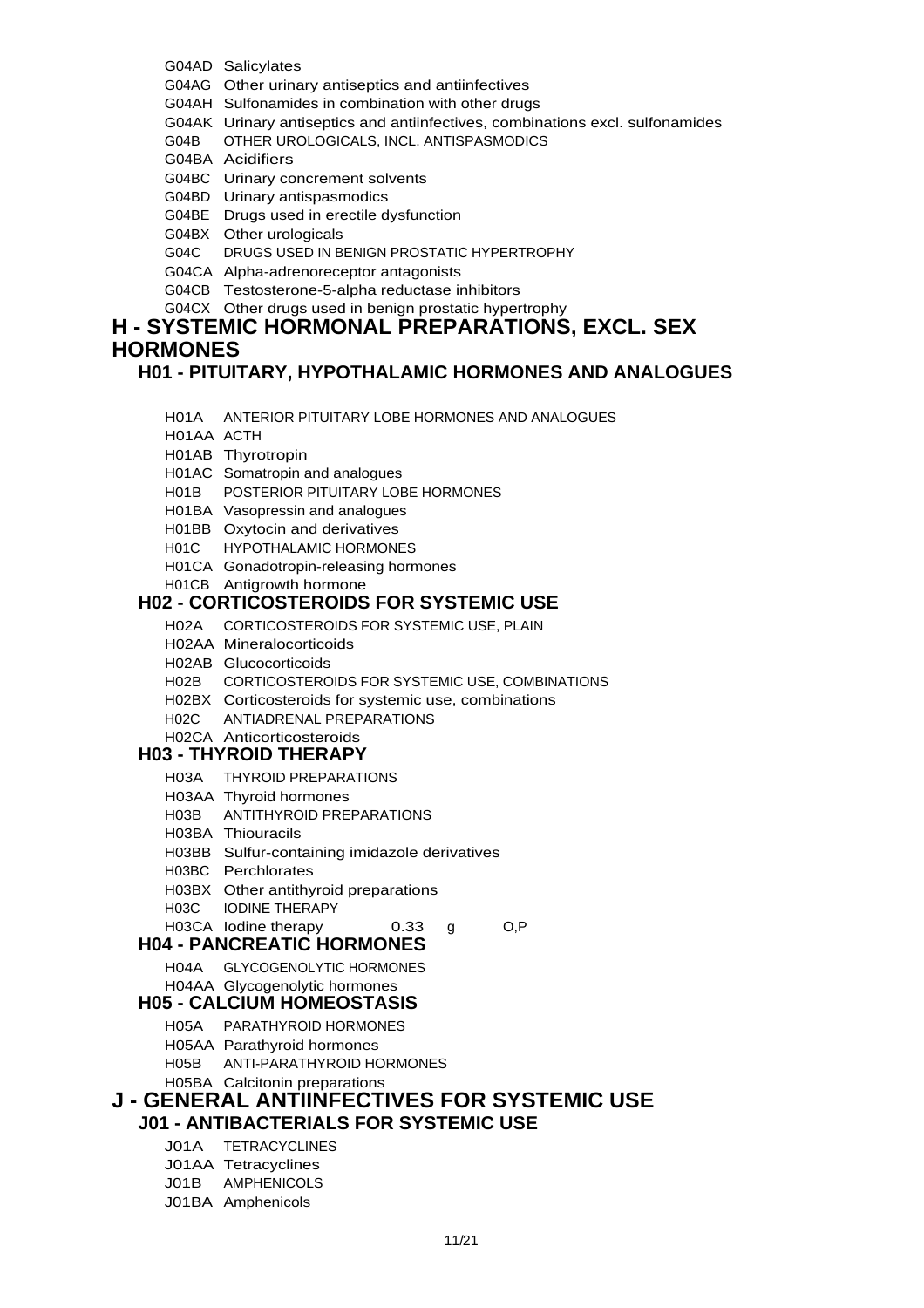- J01C BETA-LACTAM ANTIBACTERIALS, PENICILLINS
- J01CA Penicillins with extended spectrum
- J01CE Beta-lactamase sensitive penicillins
- J01CF Beta-lactamase resistant penicillins
- J01CG Beta-lactamase inhibitors
- J01CR Combinations of penicillins, incl. beta-lactamase inhibitors
- J01D OTHER BETA-LACTAM ANTIBACTERIALS
- J01DA Cephalosporins and related substances
- J01DF Monobactams
- J01DH Carbapenems
- J01E SULFONAMIDES AND TRIMETHOPRIM
- J01EA Trimethoprim and derivatives
- J01EB Short-acting sulfonamides
- J01EC Intermediate-acting sulfonamides
- J01ED Long-acting sulfonamides
- J01EE Combinations of sulfonamides and trimethoprim, incl. derivatives
- J01F MACROLIDES AND LINCOSAMIDES
- J01FA Macrolides
- J01FF Lincosamides
- J01G AMINOGLYCOSIDE ANTIBACTERIALS
- J01GA Streptomycins
- J01GB Other aminoglycosides
- J01M QUINOLONE ANTIBACTERIALS
- J01MA Fluoroquinolones
- J01MB Other quinolones excl. (G04A B)
- J01R COMBINATIONS OF ANTIBACTERIALS
- J01RA Combinations of antibacterials
- J01X OTHER ANTIBACTERIALS
- J01XA Glycopeptide antibacterials
- J01XB Polymyxins
- J01XC Steroid antibacterials
- J01XD Imidazole derivatives
- J01XX Other antibacterials

#### **J02 - ANTIMYCOTICS FOR SYSTEMIC USE**

- J02A ANTIMYCOTICS FOR SYSTEMIC USE
- J02AA Antibiotics
- J02AB Imidazole derivatives
- J02AC Triazole derivatives
- J02AX Other antimycotics for systemic use

#### **J04 - ANTIMYCOBACTERIALS**

- J04A DRUGS FOR TREATMENT OF TUBERCULOSIS
- J04AA Aminosalicylic acid and derivatives
- J04AB Antibiotics
- J04AC Hydrazides
- J04AD Thiocarbamide derivatives
- J04AK Other drugs for treatment of tuberculosis
- J04AM Combinations of drugs for treatment of tuberculosis
- J04B DRUGS FOR TREATMENT OF LEPRA
- J04BA Drugs for treatment of lepra

#### **J05 - ANTIVIRALS FOR SYSTEMIC USE**

- J05A DIRECT ACTING ANTIVIRALS
- J05AA Thiosemicarbazones
- J05AB Nucleosides and nucleotides excl. reverse transcriptase inhibitors
- J05AC Cyclic amines
- J05AD Phosphonic acid derivatives
- J05AE Protease inhibitors
- J05AF Nucleoside reverse transcriptase inhibitors
- J05AG Non-nucleoside reverse transcriptase inhibitors
- J05AX Other antivirals

#### **J06 - IMMUNE SERA AND IMMUNOGLOBULINS**

- J06A IMMUNE SERA
- J06AA Immune sera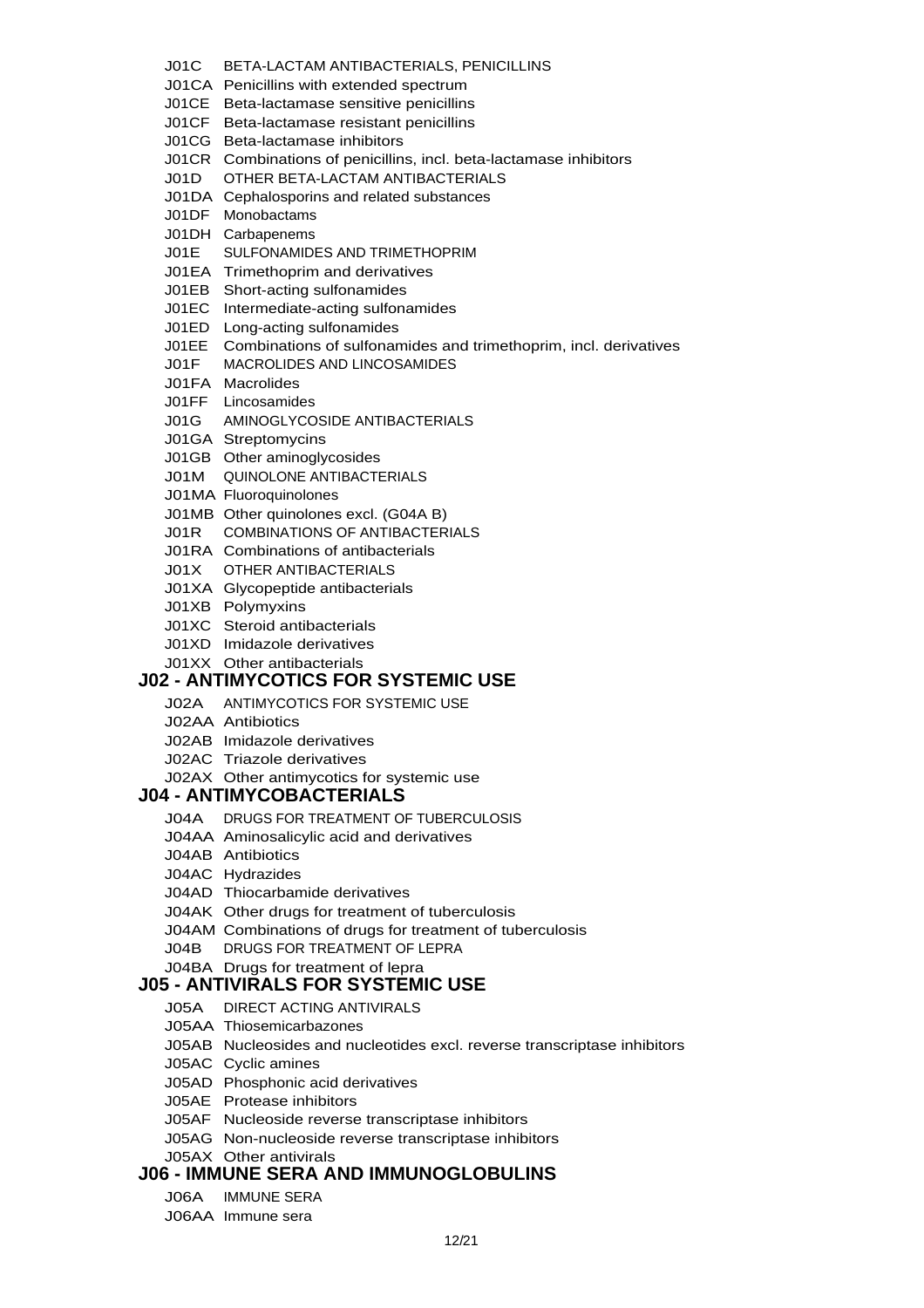J06B IMMUNOGLOBULINS

J06BA Immunoglobulins, normal human

J06BB Specific immunoglobulins

J06BC Other immunoglobulins

#### **J07 - VACCINES**

- J07A BACTERIAL VACCINES
- J07AC Anthrax vaccines
- J07AD Brucellosis vaccines
- J07AE Cholera vaccines
- J07AF Diphtheria vaccines
- J07AG Hemophilus influenzae B vaccines
- J07AH Meningococcal vaccines
- J07AJ Pertussis vaccines
- J07AK Plague vaccines
- J07AL Pneumococcal vaccines
- J07AM Tetanus vaccines
- J07AN Tuberculosis vaccines
- J07AP Typhoid vaccines
- J07AR Typhus (exanthematicus) vaccines
- J07AX Other bacterial vaccines
- J07B VIRAL VACCINES
- J07BA Encephalitis vaccines
- J07BB Influenza vaccines
- J07BC Hepatitis vaccines
- J07BD Morbilli vaccines
- J07BE Parotitis vaccines
- J07BF Poliomyelitis vaccines
- J07BG Rabies vaccines
- J07BH Rota virus diarrhea vaccines
- J07BJ Rubella vaccines
- J07BK Varicella vaccines
- J07BL Yellow fever vaccines
- J07BX Other viral vaccines
- J07C BACTERIAL AND VIRAL VACCINES, COMBINED
- J07CA Bacterial and viral vaccines, combined
- J07X OTHER VACCINES

## **L - ANTINEOPLASTIC AND IMMUNOMODULATING AGENTS**

### **L01 - ANTINEOPLASTIC AGENTS**

- L01A ALKYLATING AGENTS
- L01AA Nitrogen mustard analogues
- L01AB Alkyl sulfonates
- L01AC Ethylene imines
- L01AD Nitrosoureas
- L01AG Epoxides
- L01AX Other alkylating agents
- L01B ANTIMETABOLITES
- L01BA Folic acid analogues
- L01BB Purine analogues
- L01BC Pyrimidine analogues
- L01C PLANT ALKALOIDS AND OTHER NATURAL PRODUCTS
- L01CA Vinca alkaloids and analogues
- L01CB Podophyllotoxin derivatives
- L01CC Colchicine derivatives
- L01CD Taxanes
- L01D CYTOTOXIC ANTIBIOTICS AND RELATED SUBSTANCES
- L01DA Actinomycines
- L01DB Anthracyclines and related substances
- L01DC Other cytotoxic antibiotics
- L01X OTHER ANTINEOPLASTIC AGENTS
- L01XA Platinum compounds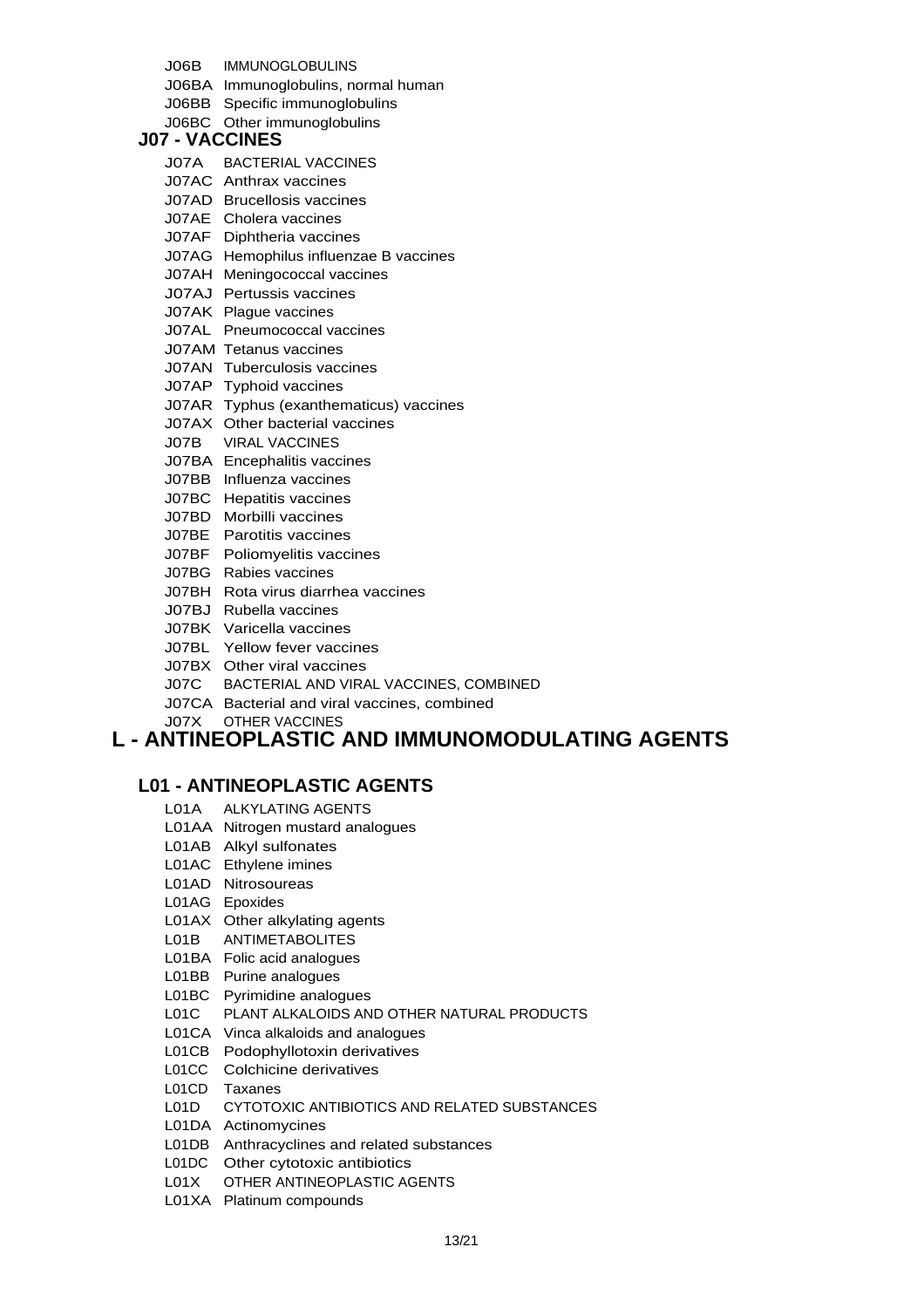- L01XB Methylhydrazines
- L01XX Other antineoplastic agents
- L01XY Combinations of antineoplastic agents

### **L02 - ENDOCRINE THERAPY**

- L02A HORMONES AND RELATED AGENTS
- L02AA Estrogens
- L02AB Progestogens
- L02AE Gonadotropin releasing hormone analogues
- L02AX Other hormones
- L02B HORMONE ANTAGONISTS AND RELATED AGENTS
- L02BA Anti-estrogens
- L02BB Anti-androgens
- L02BG Enzyme inhibitors

### **L03 - IMMUNOSTIMULANTS**

- L03A CYTOKINES AND IMMUNOMODULATORS
- L03AA Colony stimulating factors
- L03AB Interferons
- L03AC Interleukins
- L03AX Other cytokines and immunomodulators

#### **L04 - IMMUNOSUPPRESSIVE AGENTS**

- L04A IMMUNOSUPPRESSIVE AGENTS
- L04AA Selective immunosuppressive agents
- L04AX Other immunosuppressive agents

## **M - MUSCULO-SKELETAL SYSTEM**

### **M01 - ANTIINFLAMMATORY AND ANTIRHEUMATIC PRODUCTS**

- M01A ANTIINFLAMMATORY AND ANTIRHEUMATIC PRODUCTS, NON-STEROIDS
- M01AA Butylpyrazolidines
- M01AB Acetic acid derivatives and related substances
- M01AC Oxicams
- M01AE Propionic acid derivatives
- M01AG Fenamates
- M01AX Other antiinflammatory and antirheumatic agents, non-steroids
- M01B ANTIINFLAMMATORY/ANTIRHEUMATIC AGENTS IN COMBINATION
- M01BA Antiinflammatory/antirheumatic agents in combination with corticosteroids
- M01BX Other antiinflammatory/antirheumatic agents in combination with other drugs
- M01C SPECIFIC ANTIRHEUMATIC AGENTS
- M01CA Quinolines
- M01CB Gold preparations
- M01CC Penicillamine and similar agents

### **M02 - TOPICAL PRODUCTS FOR JOINT AND MUSCULAR PAIN**

- M02A TOPICAL PRODUCTS FOR JOINT AND MUSCULAR PAIN
- M02AA Antiinflammatory preparations, non-steroids for topical use
- M02AB Capsicum preparations and similar agents
- M02AC Preparations with salicylic acid derivatives
- M02AX Other topical products for joint and muscular pain

#### **M03 - MUSCLE RELAXANTS**

- M03A MUSCLE RELAXANTS, PERIPHERALLY ACTING AGENTS
- M03AA Curare alkaloids
- M03AB Choline derivatives
- M03AC Other quaternary ammonium compounds
- M03AX Other muscle relaxants, peripherally acting agents
- M03B MUSCLE RELAXANTS, CENTRALLY ACTING AGENTS
- M03BA Carbamic acid esters
- M03BB Oxazol, thiazine, triazine derivatives
- M03BC Ethers, chemically close to antihistamines
- M03BX Other centrally acting agents
- M03C MUSCLE RELAXANTS, DIRECTLY ACTING AGENTS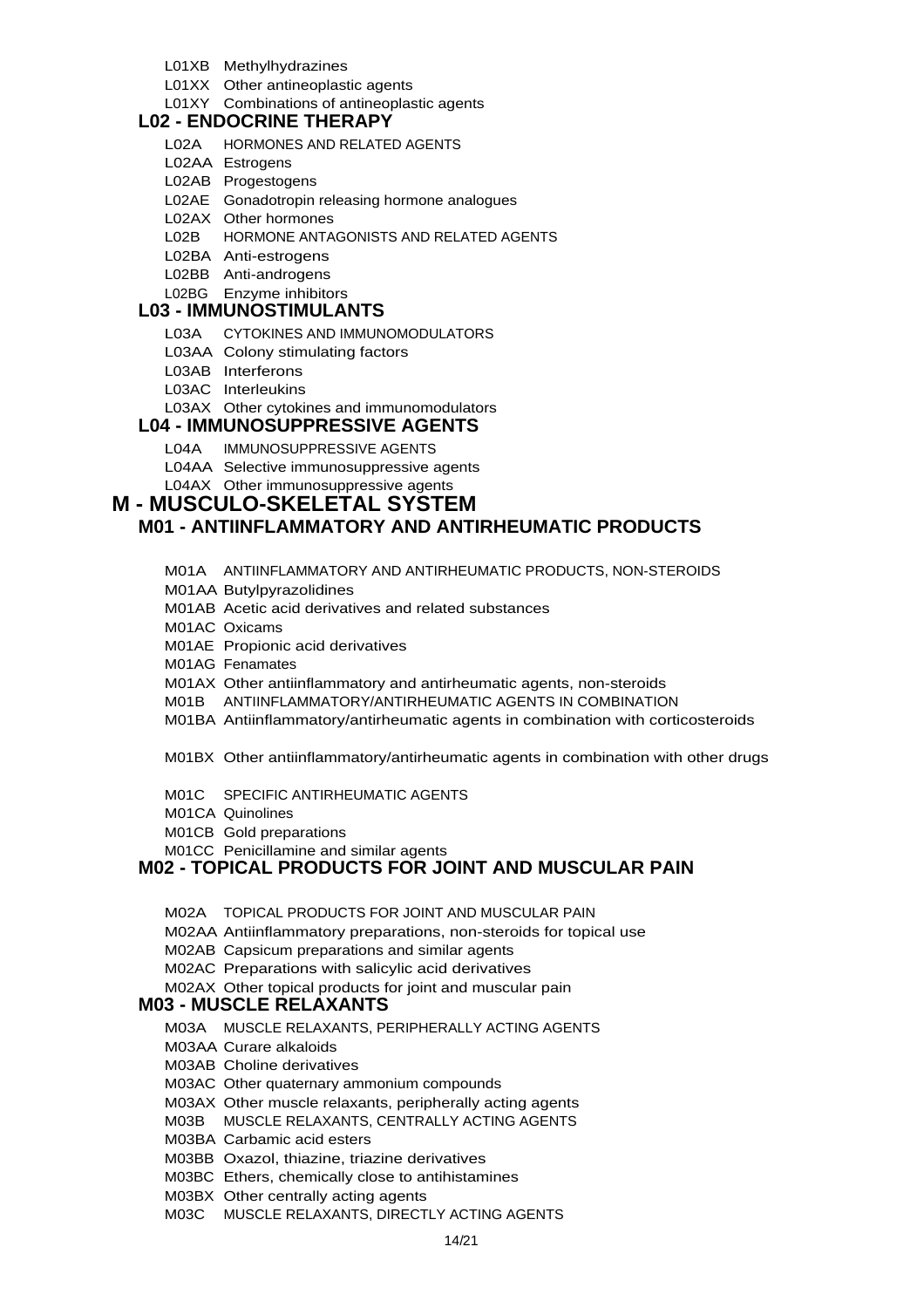## M03CA Dantrolene and derivatives

### **M04 - ANTIGOUT PREPARATIONS**

M04A ANTIGOUT PREPARATIONS

M04AA Preparations inhibiting uric acid production

M04AB Preparations increasing uric acid excretion

M04AC Preparations with no effect on uric acid metabolism

M04AX Other antigout preparations

### **M05 - DRUGS FOR TREATMENT OF BONE DISEASES**

M05B DRUGS AFFECTING MINERALIZATION

M05BA Bisphosphonates

M05BB Bisphosphonates and calcium, sequential preparations

M05BX Other drugs affecting mineralization

#### **M09 - OTHER DRUGS FOR DISORDERS OF THE MUSCULO-SKELETAL**

#### **SYSTEM**

- M09A OTHER DRUGS FOR DISORDERS OF THE MUSCULO-SKELETAL SYSTEM
- M09AA Quinine and derivatives
- M09AB Enzymes

M09AX Other drugs for disorders of the musculo-skeletal system

### **N - NERVOUS SYSTEM**

### **N01 - ANESTHETICS**

- N01A ANESTHETICS, GENERAL
- N01AA Ethers
- N01AB Halogenated hydrocarbons
- N01AF Barbiturates, plain
- N01AG Barbiturates in combination with other drugs
- N01AH Opioid anesthetics
- N01AX Other general anesthetics
- N01B ANESTHETICS, LOCAL
- N01BA Esters of amino benzoic acid
- N01BB Amides
- N01BC Esters of benzoic acid
- N01BX Other local anesthetics

### **N02 - ANALGESICS**

- N02A OPIOIDS
- N02AA Natural opium alkaloids
- N02AB Phenylpiperidine derivatives
- N02AC Diphenylpropylamine derivatives
- N02AD Benzomorphan derivatives
- N02AE Oripavine derivatives
- N02AF Morphinan derivatives
- N02AG Opioids in combination with antispasmodics
- N02AX Other opioids
- N02B OTHER ANALGESICS AND ANTIPYRETICS
- N02BA Salicylic acid and derivatives
- N02BB Pyrazolones
- N02BE Anilides
- N02BG Other analgesics and antipyretics
- N02C ANTIMIGRAINE PREPARATIONS
- N02CA Ergot alkaloids
- N02CB Corticosteroid derivatives
- N02CC Selective 5HT1-receptor agonists
- N02CX Other antimigraine preparations

#### **N03 - ANTIEPILEPTICS**

- N03A ANTIEPILEPTICS
- N03AA Barbiturates and derivatives
- N03AB Hydantoin derivatives
- N03AC Oxazolidine derivatives
- N03AD Succinimide derivatives
- N03AE Benzodiazepine derivatives
- N03AF Carboxamide derivatives
- N03AG Fatty acid derivatives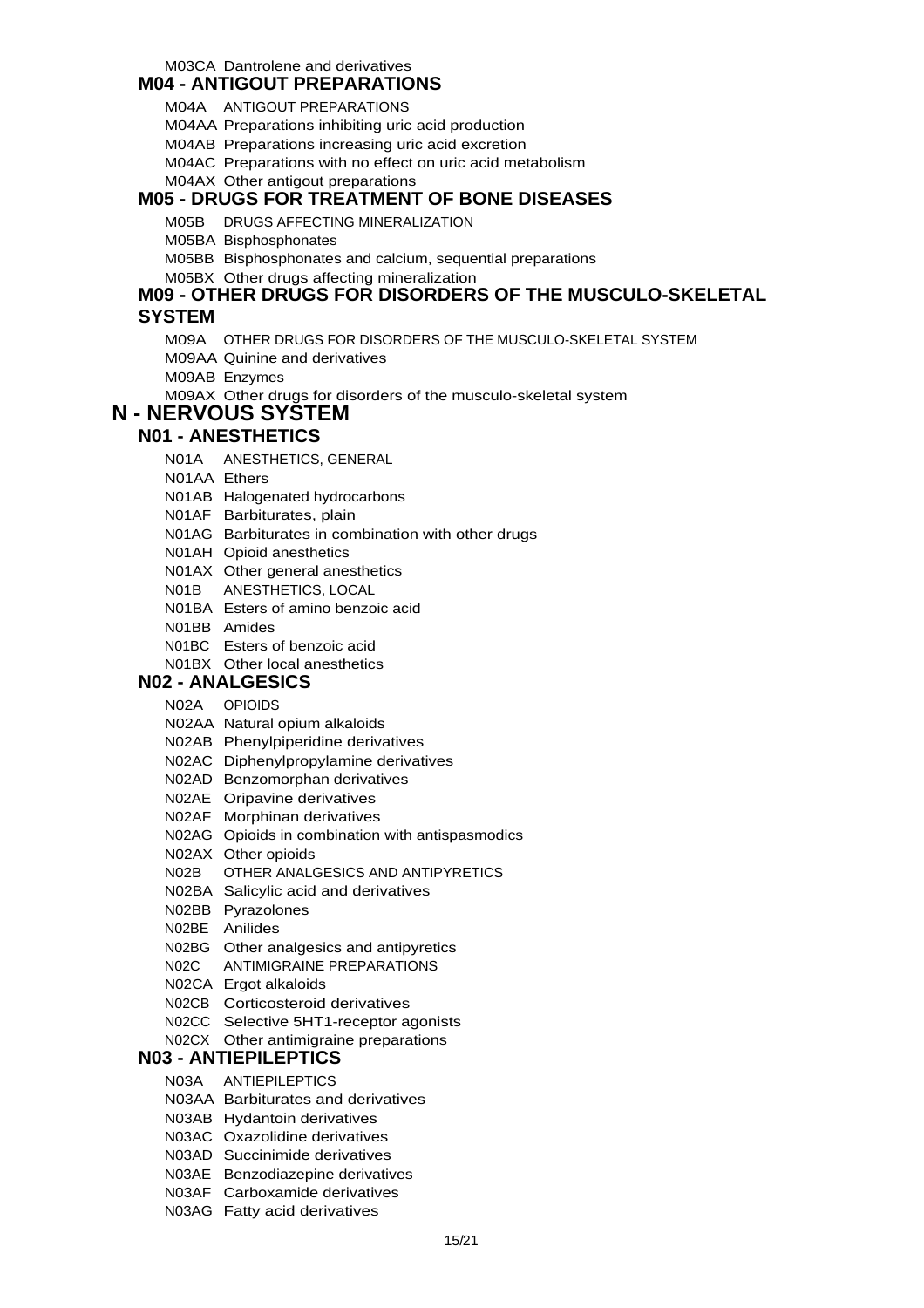N03AX Other antiepileptics

#### **N04 - ANTI-PARKINSON DRUGS**

N04A ANTICHOLINERGIC AGENTS N04AA Tertiary amines N04AB Ethers chemically close to antihistamines N04AC Ethers of tropine or tropine derivatives N04B DOPAMINERGIC AGENTS N04BA Dopa and dopa derivatives N04BB Adamantane derivatives N04BC Dopamine agonists N04BD Monoamine oxidase type B inhibitors N04BX Other dopaminergic agents **N05 - PSYCHOLEPTICS** N05A ANTIPSYCHOTICS N05AA Phenothiazines with aliphatic side-chain N05AB Phenothiazines with piperazine structure N05AC Phenothiazines with piperidine structure N05AD Butyrophenone derivatives N05AE Indole derivatives N05AF Thioxanthene derivatives N05AG Diphenylbutylpiperidine derivatives N05AH Diazepines, oxazepines and thiazepines N05AK Neuroleptics, in tardive dyskinesia N05AL Benzamides N05AN Lithium N05AX Other antipsychotics N05B ANXIOLYTICS N05BA Benzodiazepine derivatives N05BB Diphenylmethane derivatives N05BC Carbamates N05BD Dibenzo-bicyclo-octadiene derivatives N05BE Azaspirodecanedione derivatives N05BX Other anxiolytics N05C HYPNOTICS AND SEDATIVES N05CA Barbiturates, plain N05CB Barbiturates, combinations N05CC Aldehydes and derivatives N05CD Benzodiazepine derivatives N05CE Piperidinedione derivatives N05CF Benzodiazepine related drugs N05CM Other hypnotics and sedatives N05CX Hypnotics and sedatives in combination, excl. barbiturates **N06 - PSYCHOANALEPTICS** N06A ANTIDEPRESSANTS N06AA Non-selective monoamine reuptake inhibitors N06AB Selective serotonin reuptake inhibitors N06AF Monoamine oxidase inhibitors, non-selective N06AG Monoamine oxidase type A inhibitors N06AX Other antidepressants N06B PSYCHOSTIMULANTS AND NOOTROPICS N06BA Centrally acting sympathomimetics N06BC Xanthine derivatives N06BX Other psychostimulants and nootropics N06C PSYCHOLEPTICS AND PSYCHOANALEPTICS IN COMBINATION N06CA Antidepressants in combination with psycholeptics N06CB Psychostimulants in combination with psycholeptics

#### **N07 - OTHER NERVOUS SYSTEM DRUGS**

- N07A PARASYMPATHOMIMETICS
- N07AA Anticholinesterases
- N07AB Choline esters
- N07AX Other parasympathomimetics
- N07B ANTISMOKING AGENTS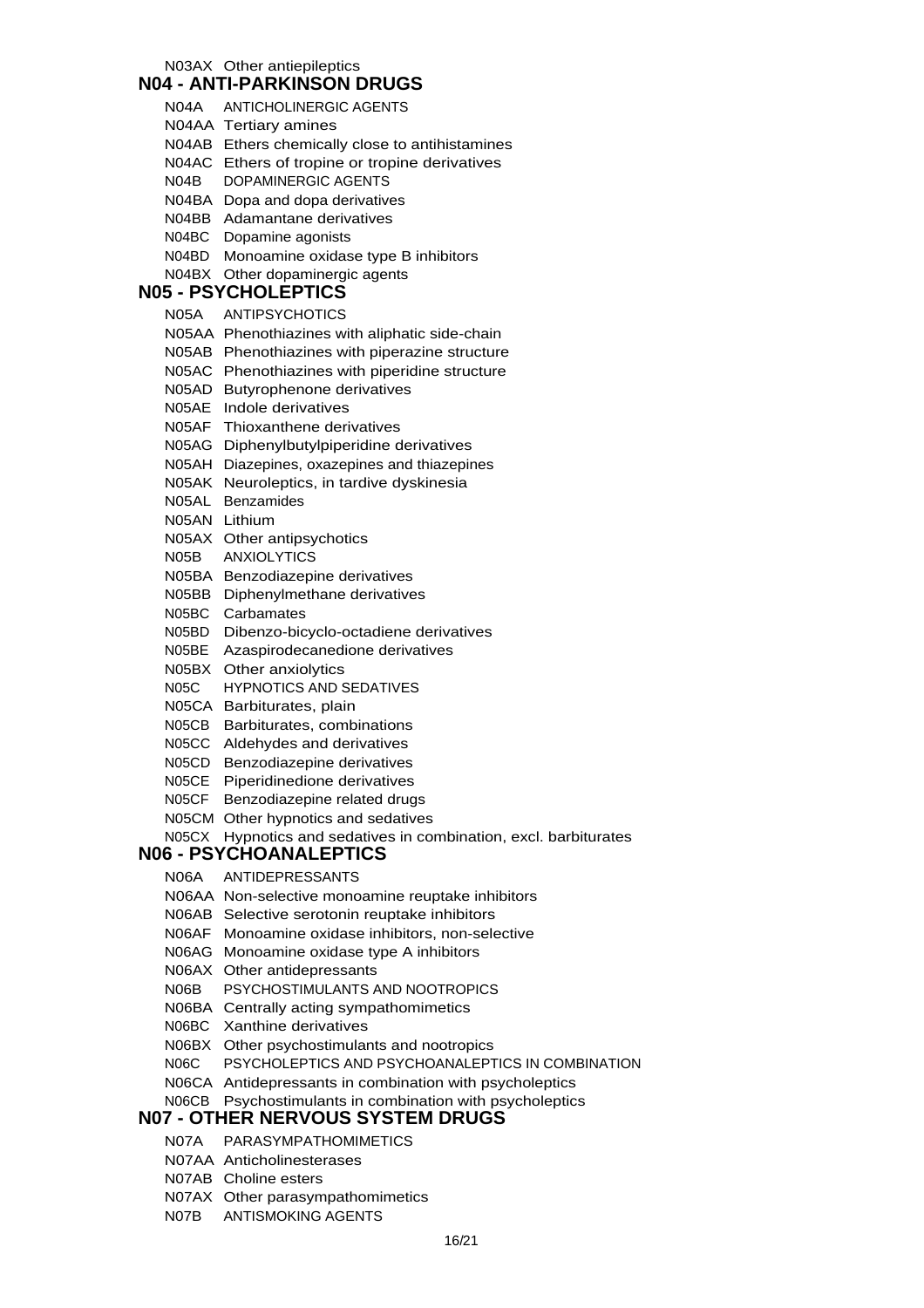- N07BA Antismoking agents
- N07C ANTIVERTIGO PREPARATIONS
- N07CA Antivertigo preparations
- N07X OTHER NERVOUS SYSTEM DRUGS
- N07XA Gangliosides and ganglioside derivatives
- N07XX Other nervous system drugs

## **P - ANTIPARASITIC PRODUCTS, INSECTICIDES AND REPELLENTS**

### **P01 - ANTIPROTOZOALS**

- P01A AGENTS AGAINST AMOEBIASIS AND OTHER PROTOZOAL DISEASES
- P01AA Hydroxyquinoline derivatives
- P01AB Nitroimidazole derivatives
- P01AC Dichloroacetamide derivatives
- P01AR Arsenic compunds
- P01AX Other agents against amoebiasis and other protozoal diseases
- P01B ANTIMALARIALS
- P01BA Aminoquinolines
- P01BB Biguanides
- P01BC Quinine alkaloids
- P01BD Diaminopyrimidines
- P01BX Other antimalarials
- P01C AGENTS AGAINST LEISHMANIASIS AND TRYPANOSOMIASIS
- P01CA Nitroimidazole derivatives
- P01CB Antimony compounds
- P01CC Nitrofuran derivatives
- P01CD Arsenic compounds
- P01CX Other agents against leishmaniasis and trypanosomiasis

### **P02 - ANTHELMINTICS**

- P02B ANTITREMATODALS
- P02BA Quinoline derivatives and related substances
- P02BB Organophosphorous compounds
- P02BX Other antitrematodal agents
- P02C ANTINEMATODAL AGENTS
- P02CA Benzimidazole derivatives
- P02CB Piperazine and derivatives
- P02CC Tetrahydropyrimidine derivatives
- P02CE Imidazothiazole derivatives
- P02CF Avermectines
- P02CX Other antinematodals
- P02D ANTICESTODALS
- P02DA Salicylic acid derivatives
- P02DX Other anticestodals

#### **P03 - ECTOPARASITICIDES, INCL. SCABICIDES, INSECTICIDES AND REPELLENTS**

- P03A ECTOPARASITICIDES, INCL. SCABICIDES
- P03AA Sulfur containing products
- P03AB Chlorine containing products
- P03AC Pyrethrines, incl. synthetic compounds
- P03AX Other ectoparasiticides, incl. scabicides
- P03B INSECTICIDES AND REPELLENTS
- P03BA Pyrethrines
- P03BX Other insecticides and repellents
- **R RESPIRATORY SYSTEM**

## **R01 - NASAL PREPARATIONS**

- R01A DECONGESTANTS AND OTHER NASAL PREPARATIONS FOR TOPICAL USE
- R01AA Sympathomimetics, plain
- R01AB Sympathomimetics, combinations excl. corticosteroids
- R01AC Antiallergic agents, excl. corticosteroids
- R01AD Corticosteroids
- R01AX Other nasal preparations
- R01B NASAL DECONGESTANTS FOR SYSTEMIC USE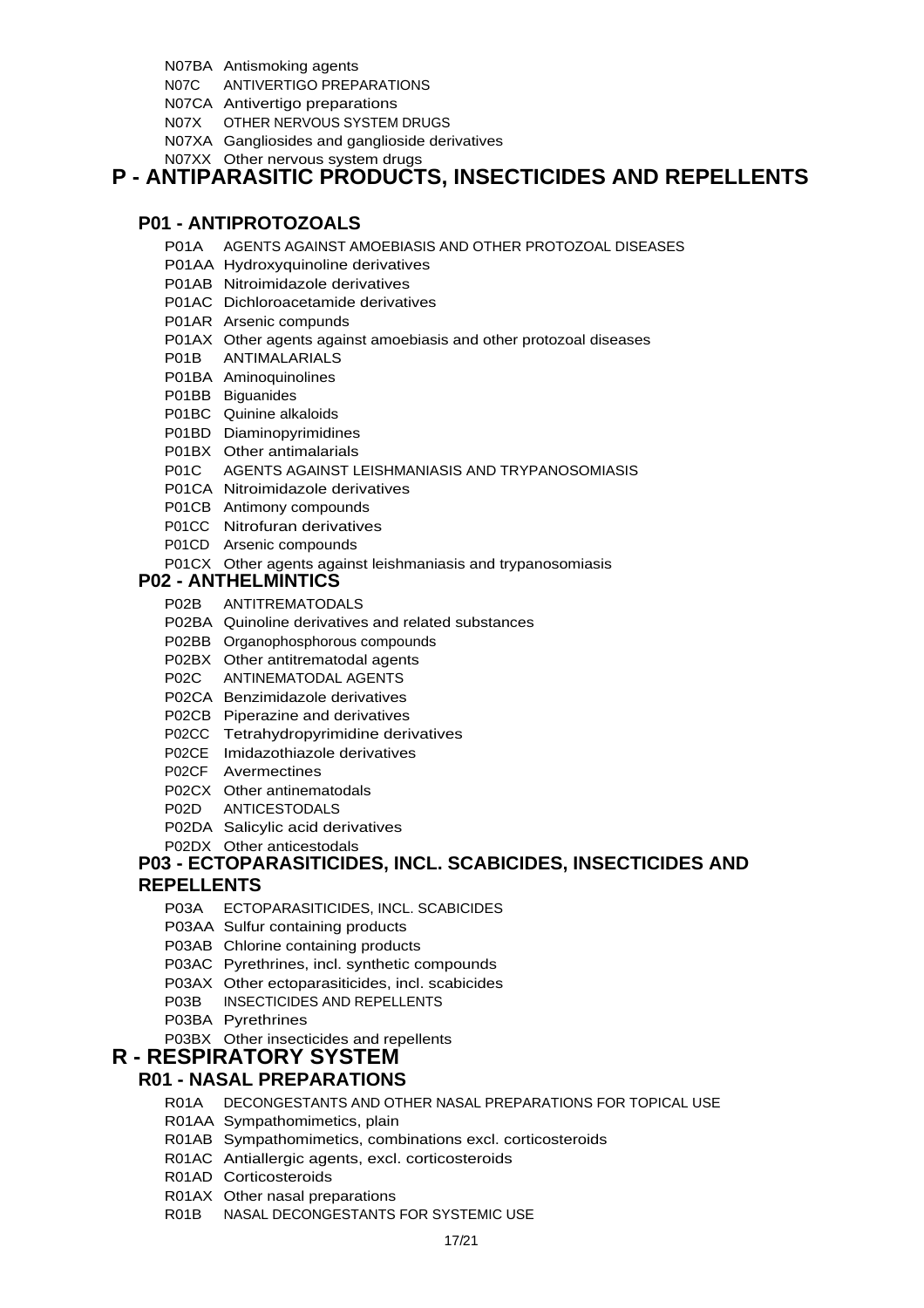## R01BA Sympathomimetics

|  | R02 - THROAT PREPARATIONS |  |
|--|---------------------------|--|
|  |                           |  |

- R02A THROAT PREPARATIONS
- R02AA Antiseptics R02AB Antibiotics
- R02AD Anesthetics, local

### **R03 - ANTI-ASTHMATICS**

- R03A ADRENERGICS, INHALANTS
- R03AA Alpha and beta-adrenoceptor agonists
- R03AB Non-selective beta-adrenoceptor agonists
- R03AC Selective beta-2-adrenoceptor agonists
- R03AH Combinations of adrenergics
- R03AK Adrenergics and other anti-asthmatics
- R03B OTHER ANTI-ASTHMATICS, INHALANTS
- R03BA Glucocorticoids
- R03BB Anticholinergics
- R03BC Antiallergic agents, excl. corticosteroids
- R03BX Other anti-asthmatics, inhalants
- R03C ADRENERGICS FOR SYSTEMIC USE
- R03CA Alpha- and beta-adrenoceptor agonists
- R03CB Non-selective beta-adrenoceptor agonists
- R03CC Selective beta-2-adrenoceptor agonists
- R03CK Adrenergics and other anti-asthmatics
- R03D OTHER ANTI-ASTHMATICS FOR SYSTEMIC USE
- R03DA Xanthines
- R03DB Xanthines and adrenergics
- R03DC Leukotriene receptor antagonists
- R03DX Other anti-asthmatics for systemic use

### **R05 - COUGH AND COLD PREPARATIONS**

- R05C EXPECTORANTS, EXCL. COMBINATIONS WITH COUGH SUPPRESSANTS
- R05CA Expectorants
- R05CB Mucolytics
- R05D COUGH SUPPRESSANTS, EXCL. COMBINATIONS WITH EXPECTORANTS
- R05DA Opium alkaloids and derivatives
- R05DB Other cough suppressants
- R05F COUGH SUPPRESSANTS AND EXPECTORANTS, COMBINATIONS
- R05FA Opium derivatives and expectorants
- R05FB Other cough suppressants and expectorants
- R05X OTHER COLD COMBINATION PREPARATIONS

## **R06 - ANTIHISTAMINES FOR SYSTEMIC USE**

- R06A ANTIHISTAMINES FOR SYSTEMIC USE
- R06AA Aminoalkyl ethers
- R06AB Substituted alkylamines
- R06AC Substituted ethylene diamines
- R06AD Phenothiazine derivatives
- R06AE Piperazine derivatives
- R06AK Combinations of antihistamines
- R06AX Other antihistamines for systemic use

### **R07 - OTHER RESPIRATORY SYSTEM PRODUCTS**

- R07A OTHER RESPIRATORY SYSTEM PRODUCTS
- R07AA Lung surfactants
- R07AB Respiratory stimulants
- R07AX Other respiratory system products

## **S - SENSORY ORGANS**

## **S01 - OPHTHALMOLOGICALS**

- S01A ANTIINFECTIVES
- S01AA Antibiotics
- S01AB Sulfonamides
- S01AD Antivirals
- S01AX Other antiinfectives
- S01B ANTIINFLAMMATORY AGENTS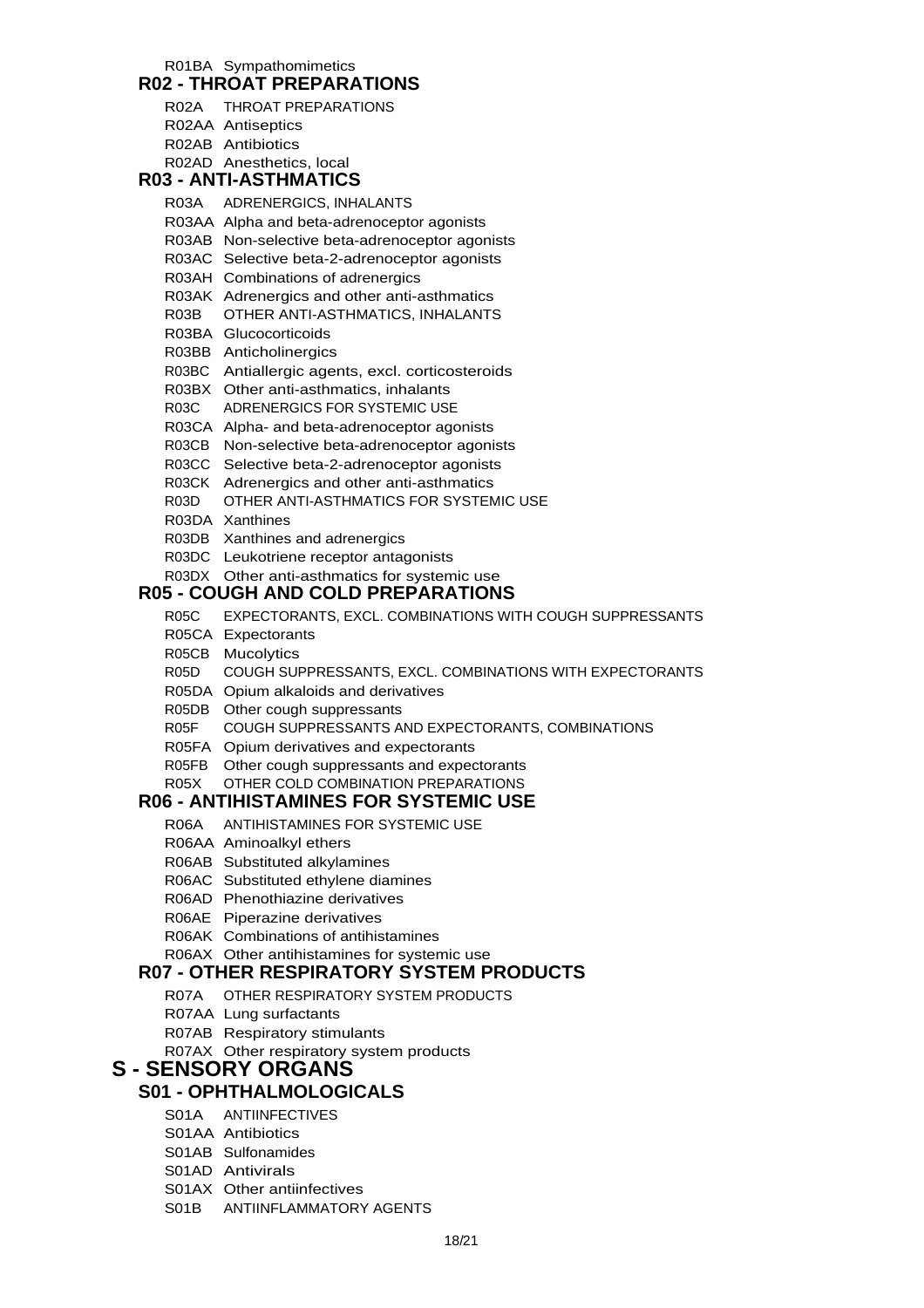- S01BA Corticosteroids, plain
- S01BB Corticosteroids and mydriatics in combination
- S01BC Antiinflammatory agents, non-steroids
- S01C ANTIINFLAMMATORY AGENTS AND ANTIINFECTIVES IN COMBINATION
- S01CA Corticosteroids and antiinfectives in combination
- S01CB Corticosteroids/antiinfectives/mydriatics in combination
- S01CC Antiinflammatory agents, non-steroids and antiinfectives in combination
- S01E ANTIGLAUCOMA PREPARATIONS AND MIOTICS#
- S01EA Sympathomimetics in glaucoma therapy
- S01EB Parasympathomimetics
- S01EC Carbonic anhydrase inhibitors
- S01ED Beta blocking agents
- S01EX Other antiglaucoma preparations
- S01F MYDRIATICS AND CYCLOPLEGICS
- S01FA Anticholinergics
- S01FB Sympathomimetics excl. antiglaucoma preparations
- S01G DECONGESTANTS AND ANTIALLERGICS
- S01GA Sympathomimetics used as decongestants
- S01GX Other antiallergics
- S01H LOCAL ANESTHETICS
- S01HA Local anesthetics
- S01J DIAGNOSTIC AGENTS
- 
- S01JA Colouring agents
- S01JX Other ophthalmological diagnostic agents
- S01K SURGICAL AIDS
- S01KA Viscoelastic substances
- S01KX Other surgical aids
- S01X OTHER OPHTHALMOLOGICALS
- S01XA Other ophthalmologicals

#### **S02 - OTOLOGICALS**

- S02A ANTIINFECTIVES
- S02AA Antiinfectives
- S02B CORTICOSTEROIDS
- 
- S02BA Corticosteroids
- S02C CORTICOSTEROIDS AND ANTIINFECTIVES IN COMBINATION
- S02CA Corticosteroids and antiinfectives in combination
- S02D OTHER OTOLOGICALS
- S02DA Analgesics and anesthetics
- S02DC Indifferent preparations

### **S03 - OPHTHALMOLOGICAL AND OTOLOGICAL PREPARATIONS**

- S03A ANTIINFECTIVES
- S03AA Antiinfectives
- S03B CORTICOSTEROIDS
- S03BA Corticosteroids
- S03C CORTICOSTEROIDS AND ANTIINFECTIVES IN COMBINATION
- S03CA Corticosteroids and antiinfectives in combination
- S03D OTHER OPHTHALMOLOGICAL AND OTOLOGICAL PREPARATIONS

## **V - VARIOUS**

### **V01 - ALLERGENS**

- V01A ALLERGENS
- V01AA Allergen extracts

### **V03 - ALL OTHER THERAPEUTIC PRODUCTS**

- V03A ALL OTHER THERAPEUTIC PRODUCTS
- V03AA Drugs for treatment of chronic alcoholism
- V03AB Antidotes
- V03AC Iron chelating agents
- V03AE Drugs for treatment of hyperkalemia
- V03AF Detoxifying agents for antineoplastic treatment
- V03AG Drugs for treatment of hypercalcemia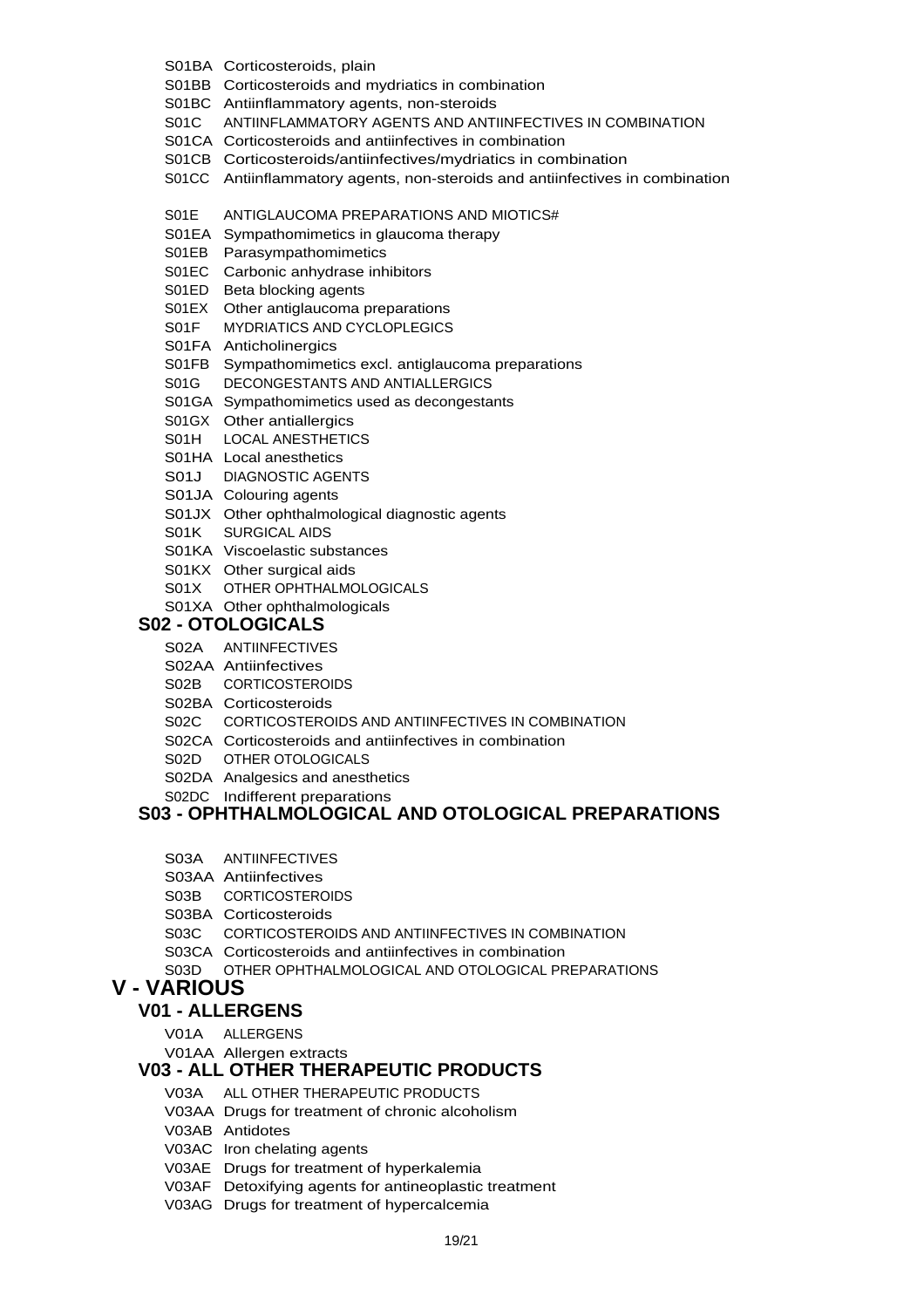- V03AH Drugs for treatment of hypoglycemia
- V03AK Tissue adhesives
- V03AM Drugs for embolisation
- V03AN Medical gases
- V03AX Other therapeutic products

#### V03AZ Nerve depressants **V04 - DIAGNOSTIC AGENTS**

- V04B URINE TESTS
- V04C OTHER DIAGNOSTIC AGENTS
- V04CA Tests for diabetes
- V04CB Tests for fat absorption
- V04CC Tests for bile duct patency
- V04CD Tests for pituitary function
- V04CE Tests for liver functional capacity
- V04CF Tuberculosis diagnostics
- V04CG Tests for gastric secretion
- V04CH Tests for renal function
- V04CJ Tests for thyreoidea function
- V04CK Tests for pancreatic function
- V04CL Tests for allergic diseases
- V04CM Tests for fertility disturbances
- V04CX Other diagnostic agents

## **V06 - GENERAL NUTRIENTS**

- V06A DIET FORMULATIONS FOR TREATMENT OF OBESITY
- V06AA Low-energy diets
- V06B PROTEIN SUPPLEMENTS
- V06C INFANT FORMULAS
- V06CA Nutrients without phenylalanine
- V06D OTHER NUTRIENTS
- V06DA Carbohydrates/proteins/minerals/vitamins, combinations
- V06DB Fat/carbohydrates/proteins/minerals/vitamins, combinations
- V06DC Carbohydrates
- V06DD Amino acids, incl. combinations with polypeptides
- V06DE Amino acids/carbohydrates/minerals/vitamins, combinations V06DF Milk substitutes
- V06DX Other combinations of nutrients

### **V07 - ALL OTHER NON-THERAPEUTIC PRODUCTS**

- V07A ALL OTHER NON-THERAPEUTIC PRODUCTS
- V07AA Plasters
- V07AB Solvents and diluting agents, incl. irrigating solutions
- V07AC Blood transfusion, auxiliary products
- V07AD Blood tests, auxiliary products
- V07AN Incontinence equipment
- V07AR Sensitivity tests, discs and tablets
- V07AS Stomi equipment
- V07AT Cosmetics
- V07AV Technical disinfectants
- V07AX Washing agents etc.
- V07AY Other non-therapeutic auxiliary products
- V07AZ Chemicals and reagents for analysis

#### **V08 - CONTRAST MEDIA**

- V08A X-RAY CONTRAST MEDIA, IODINATED
- V08AA Watersoluble, nephrotropic, high osmolar X-ray contrast media
- V08AB Watersoluble, nephrotropic, low osmolar X-ray contrast media
- V08AC Watersoluble, hepatotropic X-ray contrast media
- V08AD Non-watersoluble X-ray contrast media
- V08B X-RAY CONTRAST MEDIA, NON-IODINATED
- V08BA Barium sulfate containing X-ray contrast media
- V08C MAGNETIC RESONANCE IMAGING CONTRAST MEDIA
- V08CA Paramagnetic contrast media
- V08CB Superparamagnetic contrast media
- V08CX Other magnetic resonance imaging contrast media